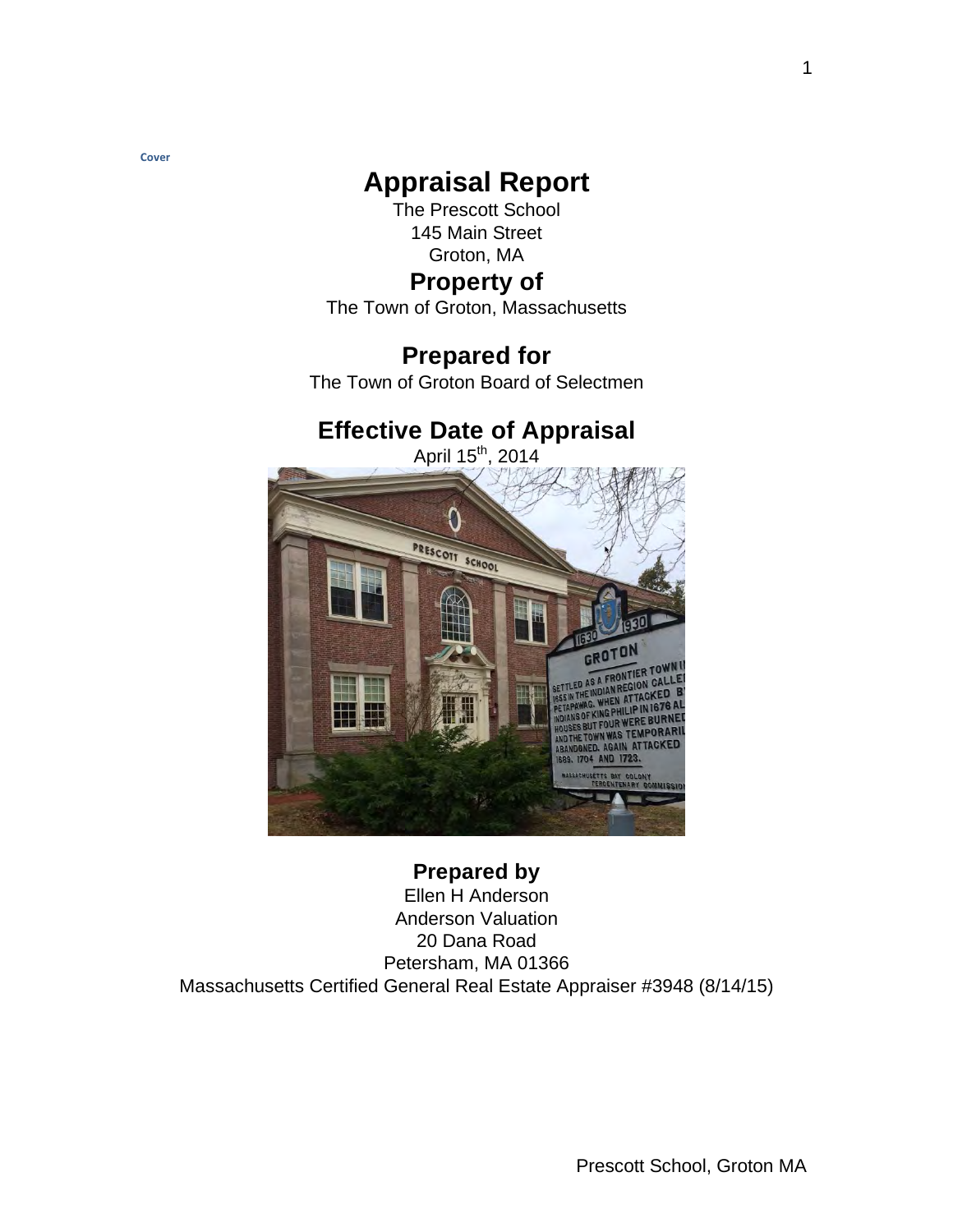# **Ellen H. Anderson Valuation 20 Dana Road Petersham, MA 01366**

Town of Groton Board of Selectmen c/o Mr. Mark Haddad Town Manager Groton, MA **April 22, 2014** 

RE: Appraisal Services for the Reuse of the Prescott School

Dear Mr Haddad:

At your request I have prepared the attached appraisal report for the proposed reuse of the property known as the Prescott School. I have not performed any services on this particular property during the past three years.

#### **Effective Date of Appraisal**

The effective date of the appraisal is the date of last inspection that was April  $15<sup>th</sup>$ 2014. I inspected the property accompanied by Town Planner, Michele Collette.

### **Purpose of Appraisal**

The purpose of the appraisal is to determine the fair market value of the subject property "as is" under the conditions and assumptions set out in the RFP dated March 20, 2014 which is included by reference in this appraisal report.

### **Intended Use of Appraisal**

The appraisal will be used to assist the Town of Groton in determining whether the proposed payment for the Prescott school represents reasonably fair market value. (The amount includes certain tax benefits either to the town or to the intended buyer.) The appraisal may also be used in any future planning but only as an analysis of the value of the property "as is". This appraisal is not to be used for financing purposes and the prospective buyer of the subject property is specifically not an intended user

#### **Intended Users of Appraisal**

The governing body of the Town of Groton, which is its Town Meeting, may use this appraisal solely for the purposes and uses set out above. This analysis may not be used for any other purpose whatsoever without the written consent of the appraiser.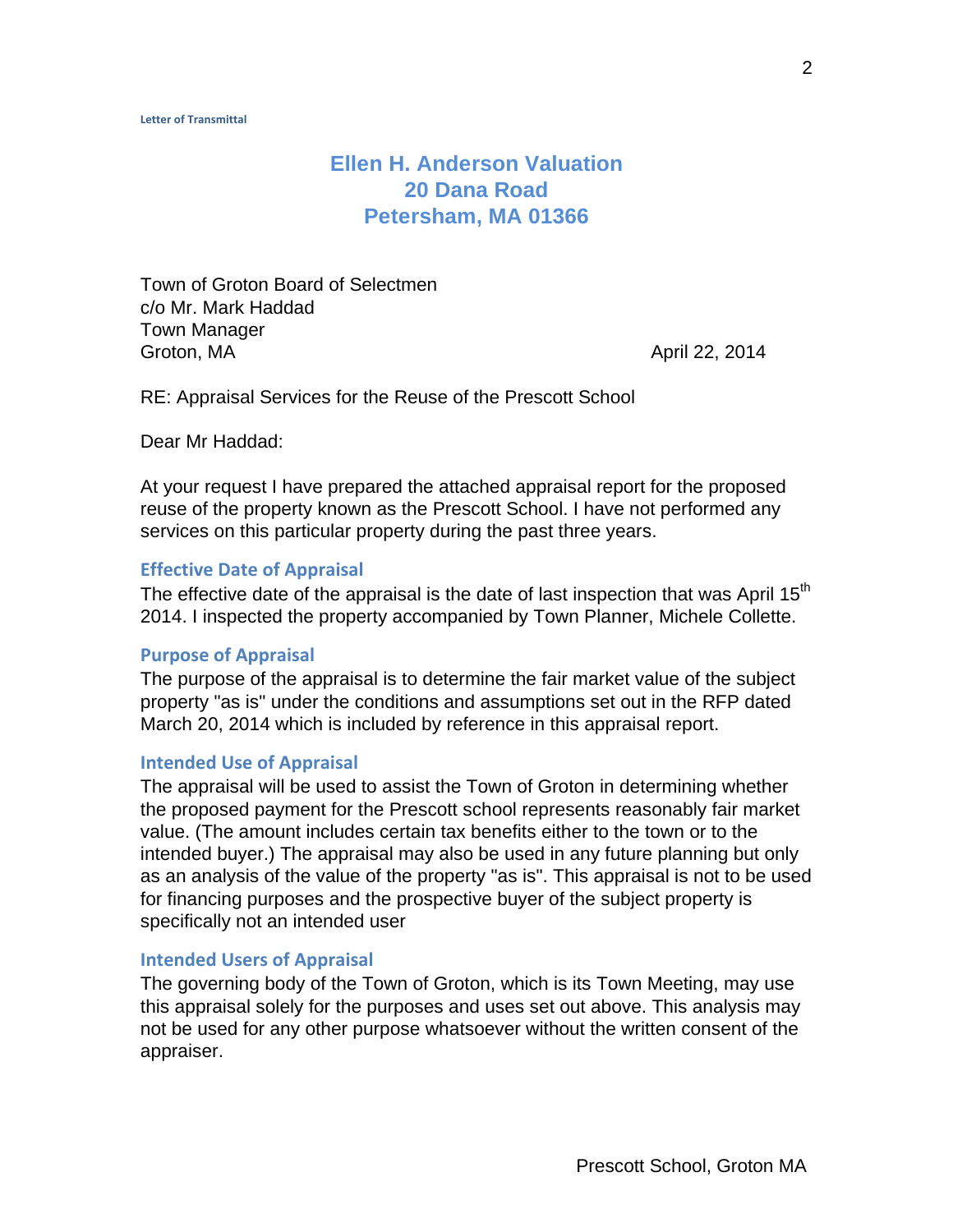# **Extraordinary Assumptions**

I have not made any independent engineering or 21E studies of the subject property. I am relying upon information provided by others. In particular, I am assuming that there will be no 21E issues that may impact the

value of the property and that the Town of Groton will be able to provide the assurances set out in the response to the RFP in spite of the stated fact that there is some asbestos in the floor tiles in some locations.

# **Hypothetical Conditions**

This analysis assumes that the subject property is re-zoned in a way that is harmonious with the surrounding area which is "Town Center Overlay District.

Based upon my research, it is my opinion that the proposal received by the Town of Groton for \$35,000 plus a ten-year TIFF and other condtions as set out in the proposal, is a reasonable representation of fair market value for the subject property.

Respectfully submitted.

Ellen H Anderson (MA Certified RE Appraiser #3948 – 8/14/15)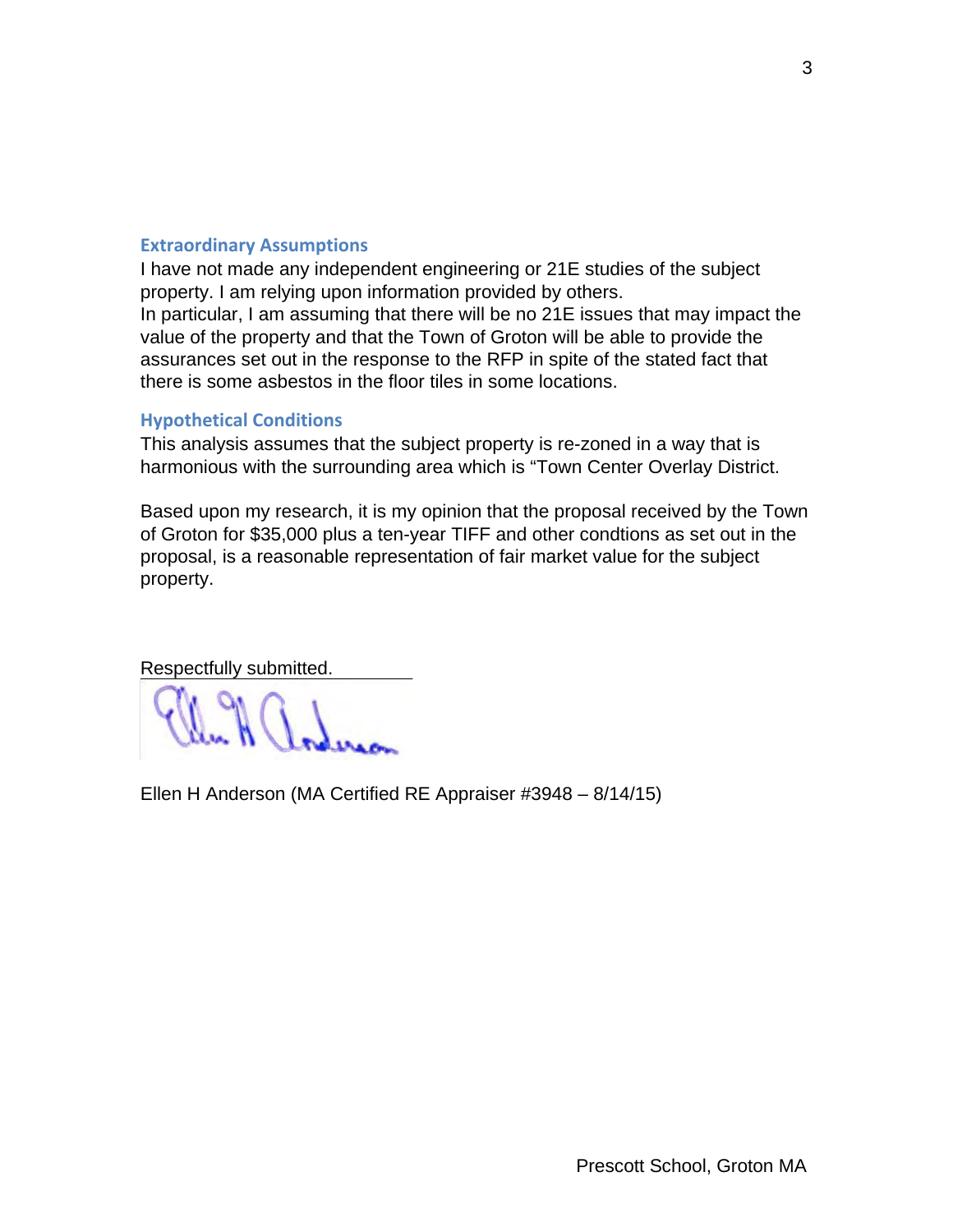# **Table of Contents**

Cover 1 Letter of Transmittal 2 Effective Date of Appraisal 2 Purpose of Appraisal 2 Intended Use of Appraisal 2 Intended Users of Appraisal 2 Extraordinary Assumptions 3 Hypothetical Conditions 3 Table of Contents 4 Scope of Assignment, Assumptions and Limiting Conditions 5 Discussion of the Appraisal Problem. 5 Scope of Services 6 Limiting Conditions 7 Definition of Market Value Used in this Report 8 Conformity to USPAP 8 Property Identification 9 Local Data and Market Conditions 9 Previous Marketing Studies 9 Current Market Data from the Banker and Tradesman 10 Reasonable Exposure Time 11 Site Data 12 Background 12 Site Description 12 History of Site Use 12 Zoning 13 Assessment 13 Analysis and Conclusions 14 Highest And Best Use 14 Definitions 14 Highest and Best Use as if Vacant 14 Highest and Best Use as Presently Improved 14 Valuation 16 Discussion of Valuation Process for this Appraisal 17 Application of the Three Methods of Value to the Current Assignment 18 Conclusions and Reconciliation 23 Certification of Value Conclusions 24 Addenda Sections 25 Appraiser Qualifications 25 Documents either attached or incorporated by reference into this report. 26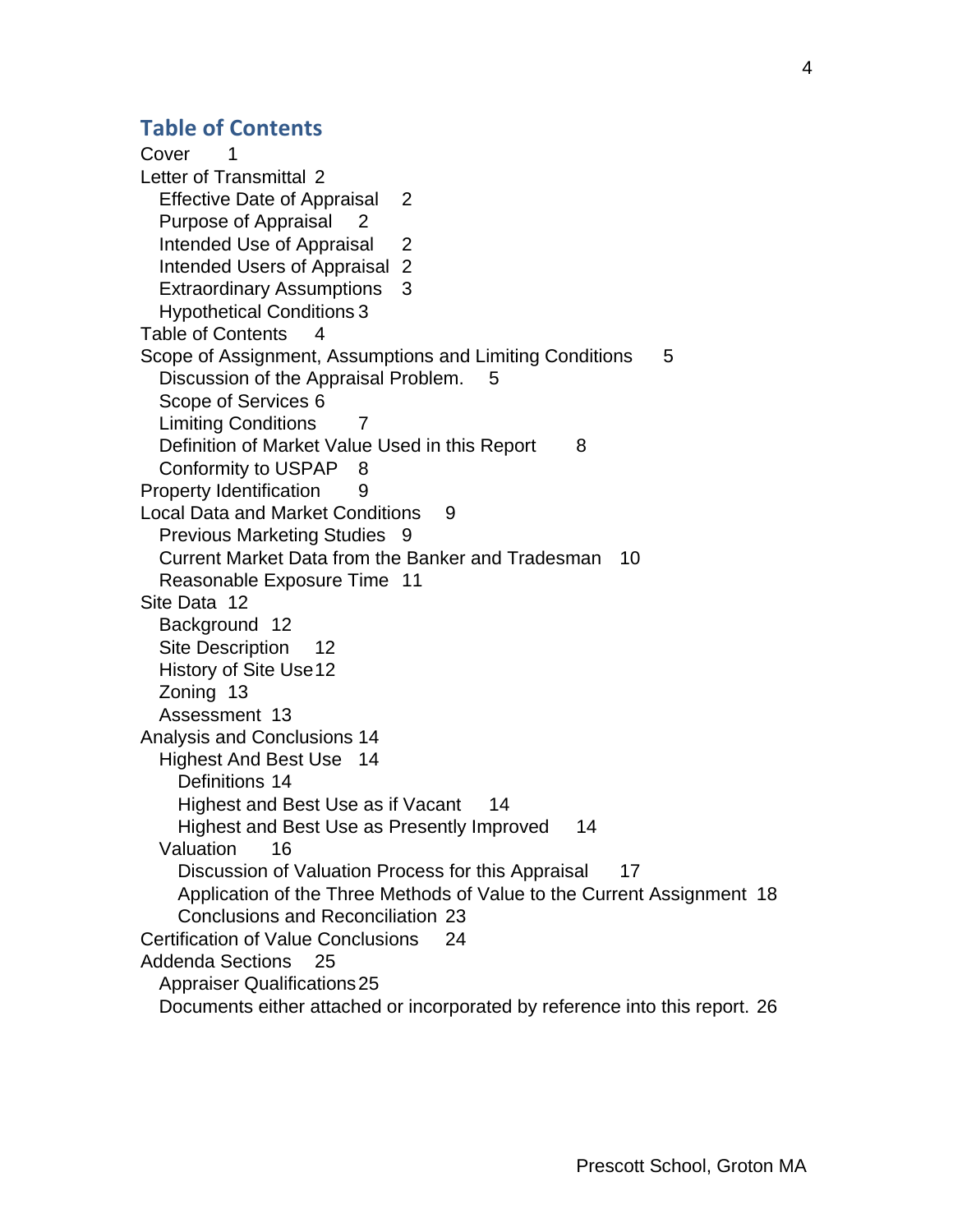# **Scope of Assignment, Assumptions and Limiting Conditions**

# **Discussion of the Appraisal Problem.**

The appraisal process is defined as "A systematic procedure employed to provide an answer to a client's question about value" (the Appraisal Institute's *The Appraisal of Real Estate*, Chicago, 2001.) The appraisal process generally involves five steps.

1. Define the problem to be solved;

- 2. Determine the scope of work;
- 3. Collect, verify and analyze all relevant information;
- 4. Reconcile the quality and quantity of the information analyzed and
- 5. Report the assignment results.

The valuation process follows a logical pattern of acquiring, organizing, analyzing and presenting data which support the appraiser's final estimate of value. First the appraiser identifies the appraisal problem by identifying the real estate, the date of the valuation, the property rights being appraised and the type of value required.

Next, all of the factors that might affect the property's value are collected, organized and evaluated. These factors include

- area and neighborhood analysis
- site and improvement analysis
- highest and best use analysis

Then, the appraiser applies the traditional "three approaches to value": the sales comparison or market data approach the cost approach and the income capitalization approach. Finally, the appraiser reconciles or correlates all of the above value indications considering the relative importance of each one and giving the most weight to the approach that appears to offer the best solution to the appraisal problem. In all cases, the information must be derived from and related to the market, since the appraiser is trying to interpret and anticipate the actions of buyers and sellers in that market.

In the present assignment, the subject property is an historic building whose use as a public school can no longer continue. The Town of Groton has undertaken a marketing study of the surrounding area and has recently focused on local objectives for reuse of the building. The Town of Groton most recently prepared a Request for Proposals that specifically excludes housing as a potential re-use. Only one proposal has been received which means that terms and conditions cannot be compared as would be most desirable. Therefore, the problem to be solved by this appraisal is to find similar properties in other reasonably similar towns so that the Town of Groton can decide whether the proposal they have received is reasonable and appropriate.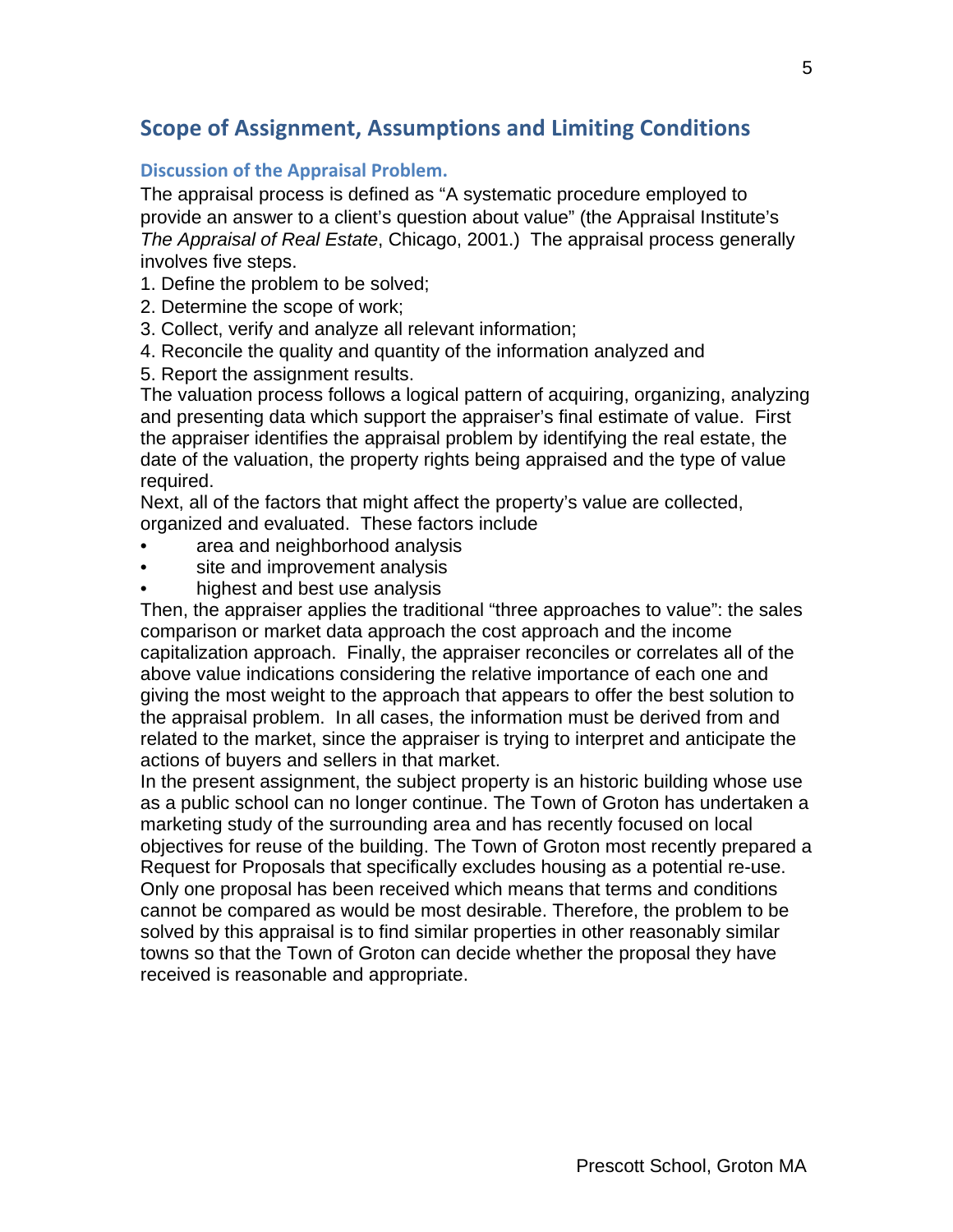### **Scope of Services**

- o Review of town documents related to the Prescott School including the RFP and the Reuse Study.
- o Review of RKG Marketing Study
- o Review of Town of Groton Reuse Study Committee Report 2010
- o Discussion of Marketing with Local Brokers
- o Review of Recent Local Sales and Listings
- o Inspection of Prescott School and Surrounding Area in Groton
- o Research into recent surplusing and disposition of public buildings in other Massachusetts Towns. (Scope did not include a physical inspection of these sites due to limited time for performance of this report. However I have confirmed the facts surrounding these transactions with local officials and/or parties to the transaction to the best of my ability and am satisfied that they area reasonably accurate.)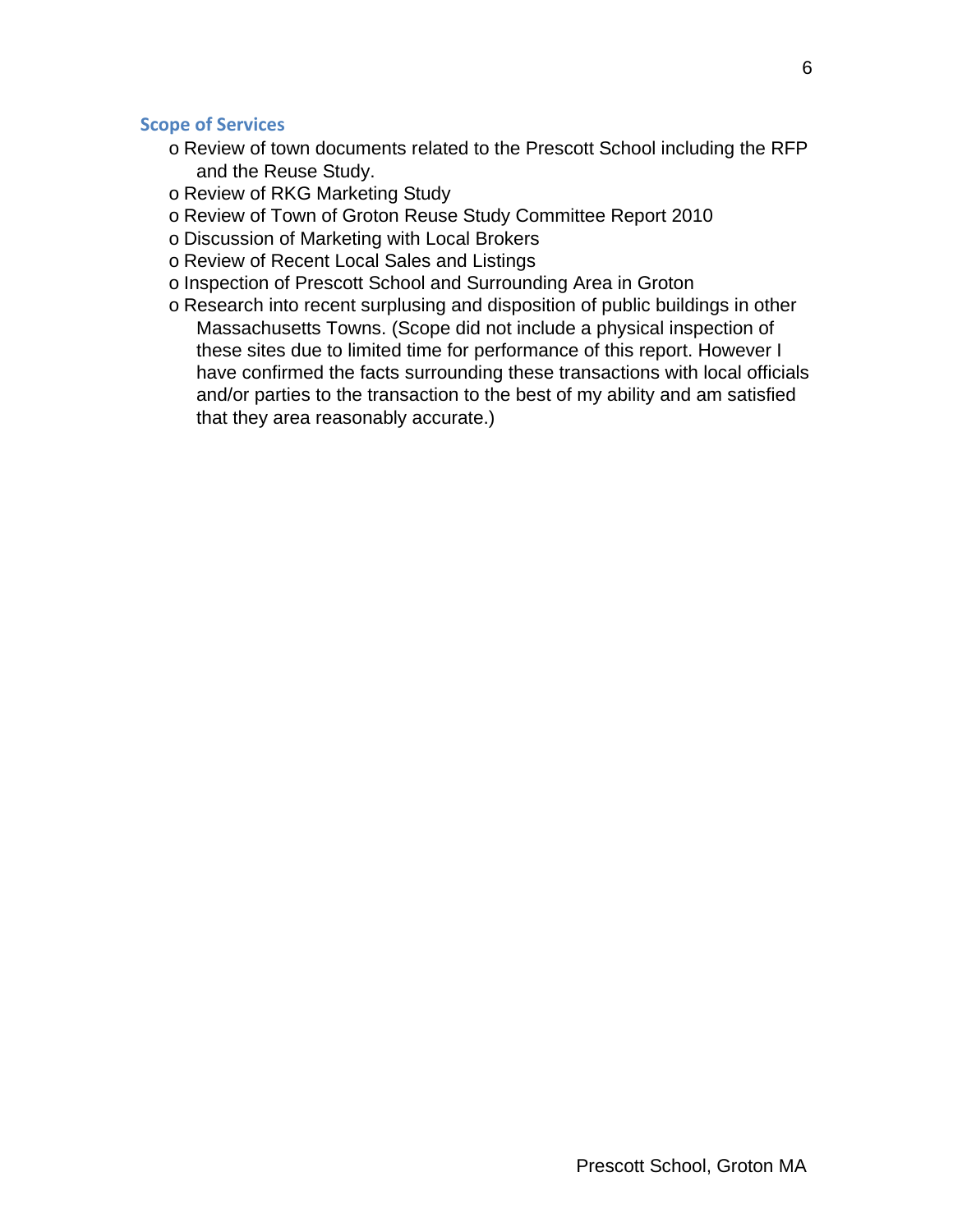# **Limiting Conditions**

The certification of the Appraiser appearing in this appraisal report is subject to the following conditions and to such other specific and limiting conditions as are set forth by the Appraiser in the report.

1. The Appraiser assumes no responsibility for matters of a legal nature affecting the property as to the title, which is assumed to be good and marketable. The property is appraised as though under responsible ownership.

2. Any sketch in this report is included to assist the reader in visualizing the property, and the Appraiser assumes no responsibility for its accuracy. The Appraiser has made no survey of the property.

3. The Appraiser is not required to give testimony or appear in court because of having made this appraisal, with reference to the property in question, unless arrangements have been previously made therefor.

4. Any distribution of the total valuation in this report between land and improvements applies only under the existing program of utilization. Any separate valuations for land and building must not be used in conjunction with any other appraisal and are invalid if so used.

5. The Appraiser assumes that there are no hidden or unapparent conditions of the property, subsoil or structures that would render it more or less valuable. The Appraiser assumes no responsibility for such conditions or for engineering that might be required to discover such factors. In particular, the appraiser is not qualified to assess the safety or structural integrity of the physical structures present on the subject property.

6. In this appraisal assignment, the existence of potentially hazardous material, such as toxic waste, which may or may not be present on the property, was not observed by the appraiser; nor does she have any knowledge of the existence of such materials on or in the property except as otherwise noted herein. The Appraiser, however, is not qualified to detect such substances. The existence of potentially hazardous waste material may have an effect on the value of the property. The Appraiser urges the client to retain additional expertise in this field if desired.

7. Information, estimates and opinions furnished to the Appraiser and contained in this report were obtained from sources considered reliable and believed to be true and correct. However, no responsibility for accuracy of such items furnished to the Appraiser can be assumed by the Appraiser.

8. Disclosure by the Appraiser of the contents of this appraisal report is subject to review in accordance with the by-laws and regulations of any professional real estate or appraisal organizations of which the Appraiser may be a candidate or a member.

9. Neither all nor part of the contents of this report, or copy thereof (conclusions as to property value, the identity of the Appraiser, professional designations, reference to any professional appraisal organizations, or the firm with which she is connected) shall be used for any purpose by anyone but the client or its assigns without the previous written consent of the Appraiser; nor shall it be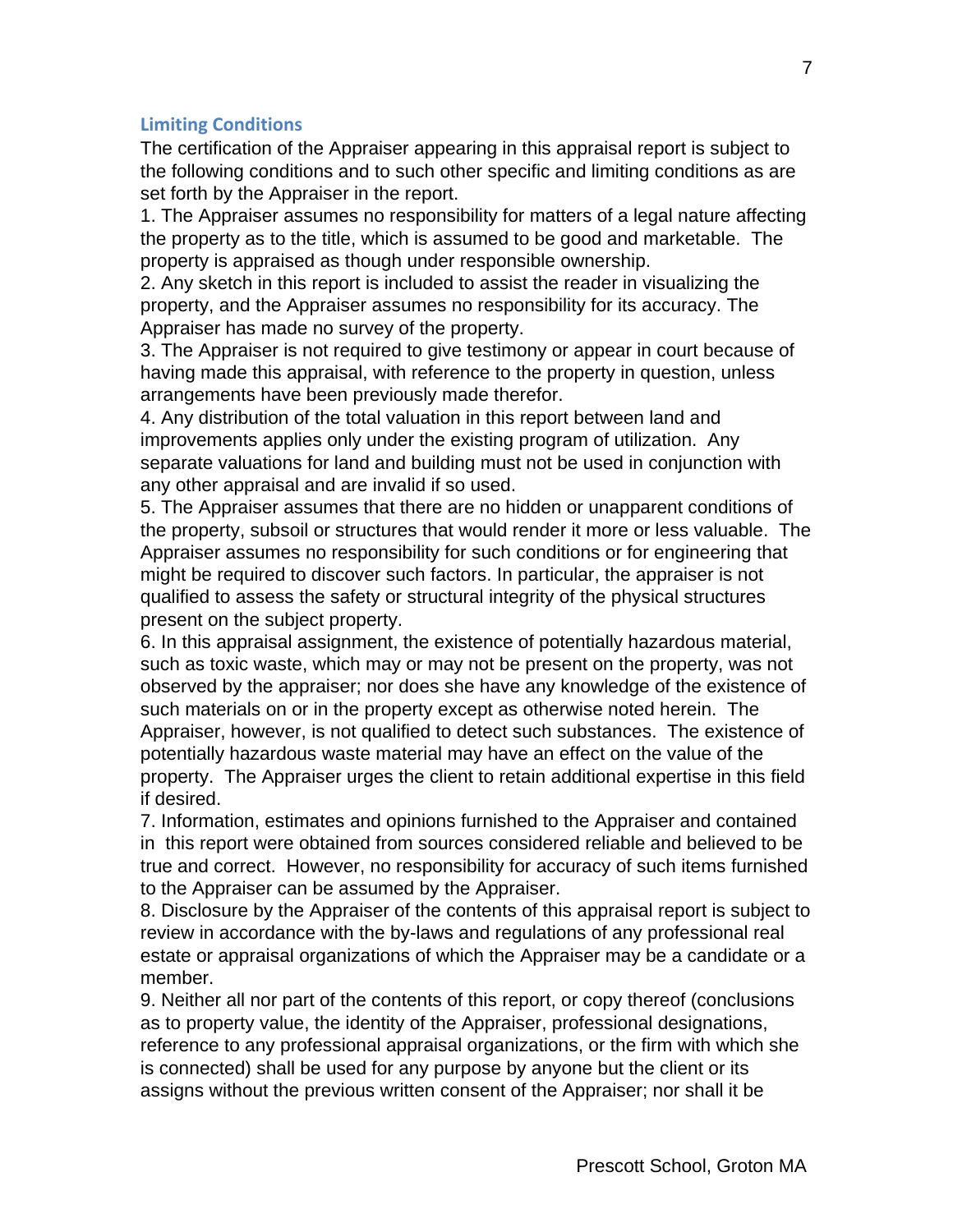conveyed by anyone to the public through advertising, public relations, news, sales or other media, without the written consent and approval of the Appraiser. However, this should not be interpreted to prohibit government agencies identified herein as intended users form complying with the Freedom of Information Act.

10. This assignment was undertaken for the client (s) specified herein. The Appraiser does not recognize or assume any duty to persons other than that client in the formulation of this report and its conclusions. The client(s) may make such reasonable use of this report as is consistent with the purpose and function of the report, but any third or other party into whose possession the report may come should not assume that its rationales or conclusions will serve any other client or function.

### **Definition of Market Value Used in this Report**

A. The fair market value is the price at which the property would change hands between a willing buyer and a willing seller, neither being under any compulsion to buy or to sell and both having reasonable knowledge of relevant facts. *United States v. Cartwright*, 411 U. S. 546, 93 S. Ct. 1713, 1716-17, 36 L. Ed. 2d 528, 73-1 U.S. Tax Cas. (CCH) ¶ 12,926 (1973) (quoting from U.S. Treasury regulations relating to Federal estate taxes, at 26 C.F.R. sec. 20.2031-1(b)). B. Market Value(1) (The definition agreed upon by agencies that regulate federal financial institutions in the United States) is defined as:"The most probable price which a property should bring in a competitive and open market under all conditions requisite to a fair sale, the buyer and seller each acting prudently and knowledgeably, and assuming the price is not affected by undue stimulus. Implicit in this definition is the consummation of a sale as of a specified date and the passing of title from seller to buyer under conditions whereby: 1.buyer and seller are typically motivated; 2. both parties are well informed or well advised, and acting in what they consider their best interests; 3. a reasonable time is allowed for exposure in the open market; 4.payment is made in terms of cash in United States dollars or in terms of financial arrangements comparable thereto; and 5. the price represents the normal consideration for the property sold unaffected by special or creative financing or sales concessions granted by anyone associated with the sale.

C. Market Value(1) (A current economic definition) "The most probable price, as of a specified date, in cash, or in terms equivalent to cash, or in other precisely revealed terms for which the specified property rights should sell after reasonable exposure in a competitive market under all conditions requisite to a fair sale, with the buyer and seller each acting prudently, knowledgeably, and for self-interest, and assuming that neither is under undue duress."

(1) The Dictionary of Real Estate Appraisal, Third Edition, The Appraisal Institute, 1993

### **Conformity to USPAP**

This report is intended to conform to the Uniform Standards of Professional Appraisal Practice dated 2014-15. *I am competent to perform this assignment by*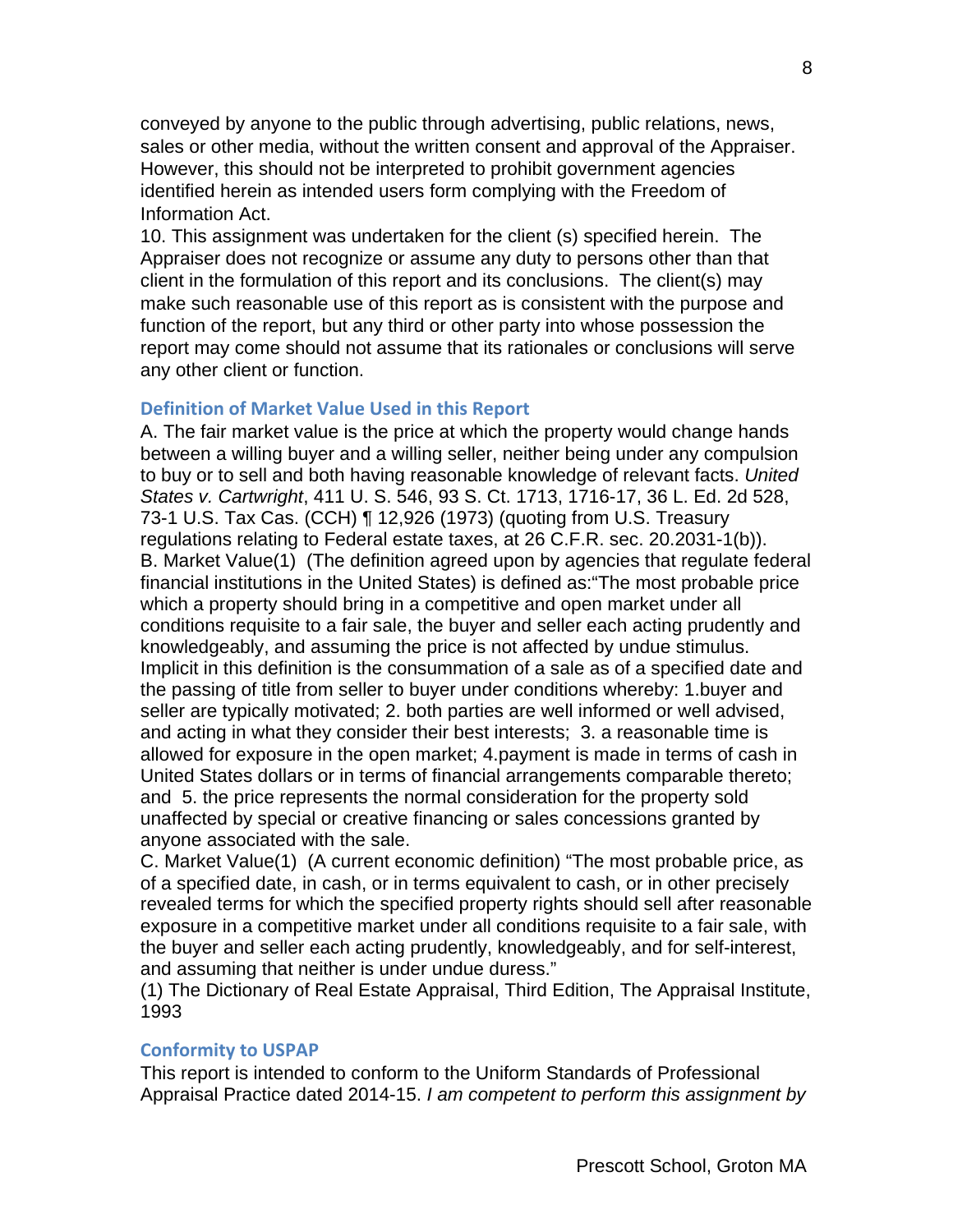### *virtue of previous experience and education.*

This appraisal does not use the cost or income approaches to value. This is because these approaches would not generally be considered meaningful in appraising a property of this type and for the purposes defined herein. The sales comparison approach did prove instructive in establishing a range of values. I believe that the appropriate approach to value is reliance upon the sales data approach and that all methods and techniques were correctly employed. This report has been prepared in accordance with Standards Rule 1-1 and 1-5 and Standard 2-2(a) of the USPAP.

# **Property Identification**

The subject property is identified by the Town of Groton Assessors as Parcel 43 on Map 113. Its street address is 173 Main Street. No deed reference is listed.

# **Local Data and Market Conditions**

### **Previous Marketing Studies**

I have reviewed the 2008 Marketing Study performed by RKG Associates in connection with zoning changes in the Station Avenue Redevelopment area adjacent to the Groton Electric Light Department.

That study included an inventory of nonresidential uses along Main Street in Groton in order to better understand the potential for future commercial and residential development at the site.

Population growth between 2007 2012 was projected to be 3%.

Market strengths in food dining and drinking were noted. Also numerous business professional and medical service uses in the center of town in-home conversion settings were considered to be important. Residential condominium units were considered to be problematic (and recent market trends have confirmed that conclusion.) At the time area real estate professionals noted a potential need for well-planned apartment development in Groton.

Potential retail would include the types of shops and stores catering to the strengths already present in Groton. These uses were project to include restaurants - specialty food markets and a tavern perhaps with entertainment capacity. The study noted that the area would support 42,500 square-foot twostory apartment building this would allow for 30 apartments at 1200 ft. each competitive to the surrounding market and an approximate 15% allowance for common area.

The study also noted that most of the sales activity upon which they rely comes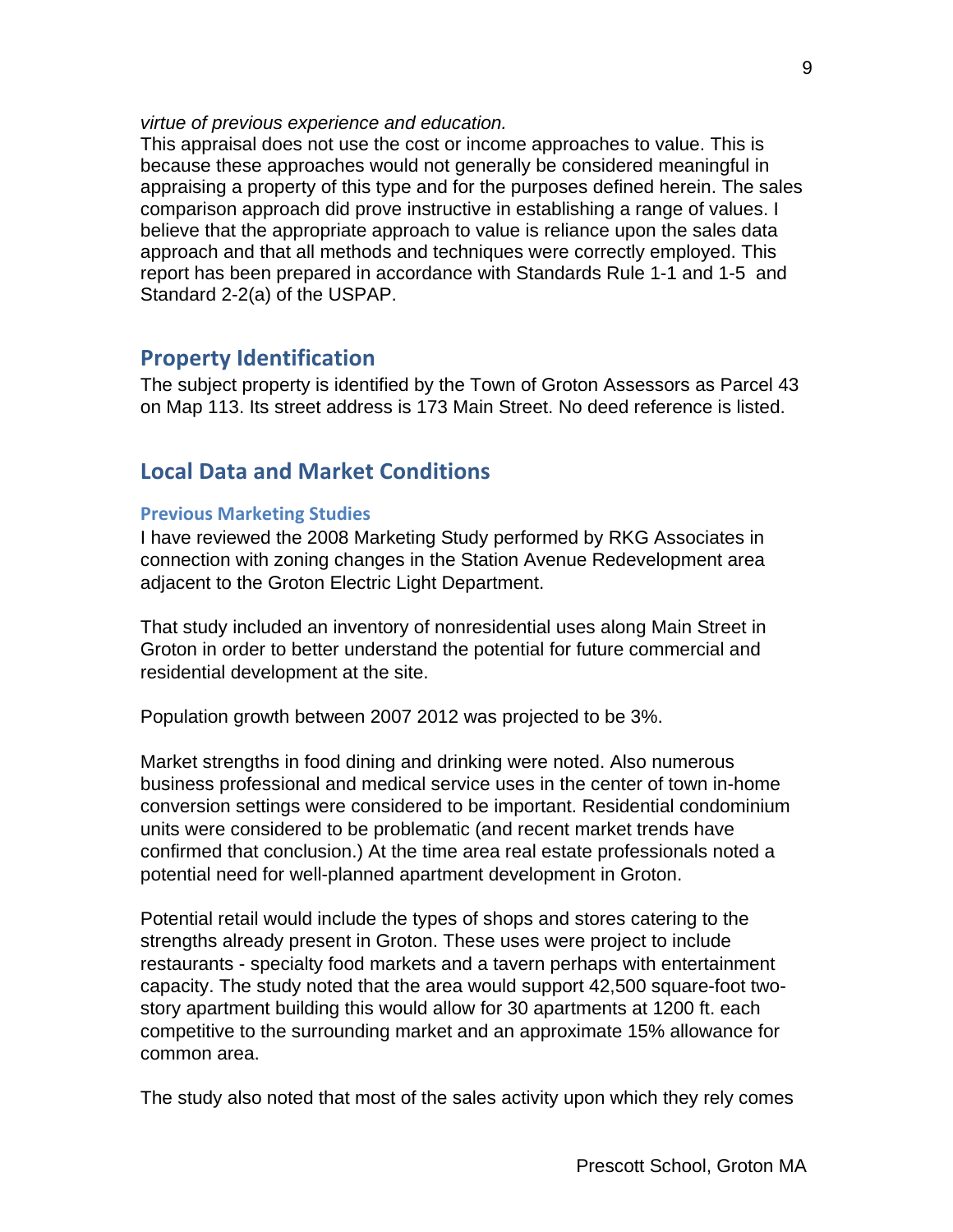from larger urban markets. They noted that development in the station have an Avenue area might require development incentives or considerations that the town of Groton could offer to encourage the project. These might inlcude infrastructure improvements, assistance in acquisition and assemblage costs and some tax increment financing revenues to assist in soft cost and site work expenses. In particular they noted the proposed parking at the Station Avenue site would be a form of town parking as opposed to project specific parking. In fact they suggested that there might be some form of bonding on the town's behalf in order to assist and have the town become a partner in the redevelopment of the station Avenue site.

### **Current Market Data from the Banker and Tradesman**

In many important ways, the local economy in Groton is still stronger than in the rest of Middlesex County and the market region. Traffic counts in 2003 indicated 20,000 autos counts in both directions per day. There is no indication that these counts have declined.

Commercial vacancy rates are a bit higher than one would like to see given that the use required for the Prescott School is non-residential. The market study from 2008 projected that about 22,000 SF of retail space could be accommodated in the Station Avenue area. It is not clear how much more demand there will be that could be satisfied in the Prescott School.

Demand for additional office space is also somewhat problematic. For example, a nearby office building at 3-8 Hollis Street has had unfilled spaces for two or three years. Local brokers can offer other examples.

A review of commercial listings in the Multiple Listing Service reveals that there are nine commercial properties listed for sale or rent in Groton. The typical rent is about \$10 PSF.

Unemployment and foreclosure rates are still higher than they were prior to 2008 but both are lower for Groton than for Middlesex County as a whole.

Median Household Income has increased from \$101,996 in 2007 to \$117,903 in 2014. During the decade from 2000 through 2010 population has increased from 9,547 to 10,646 (+11.51%). Total households have increased from 3,393 to 3,989 (+17.57%) The real estate recession of 2008 has resulted in a slower rate of sales, a higher vacancy rate for residential real estate and lower median sales prices for all classes of properties. Charts on the following page indicate that residential sales numbers and values are at about 2004 levels.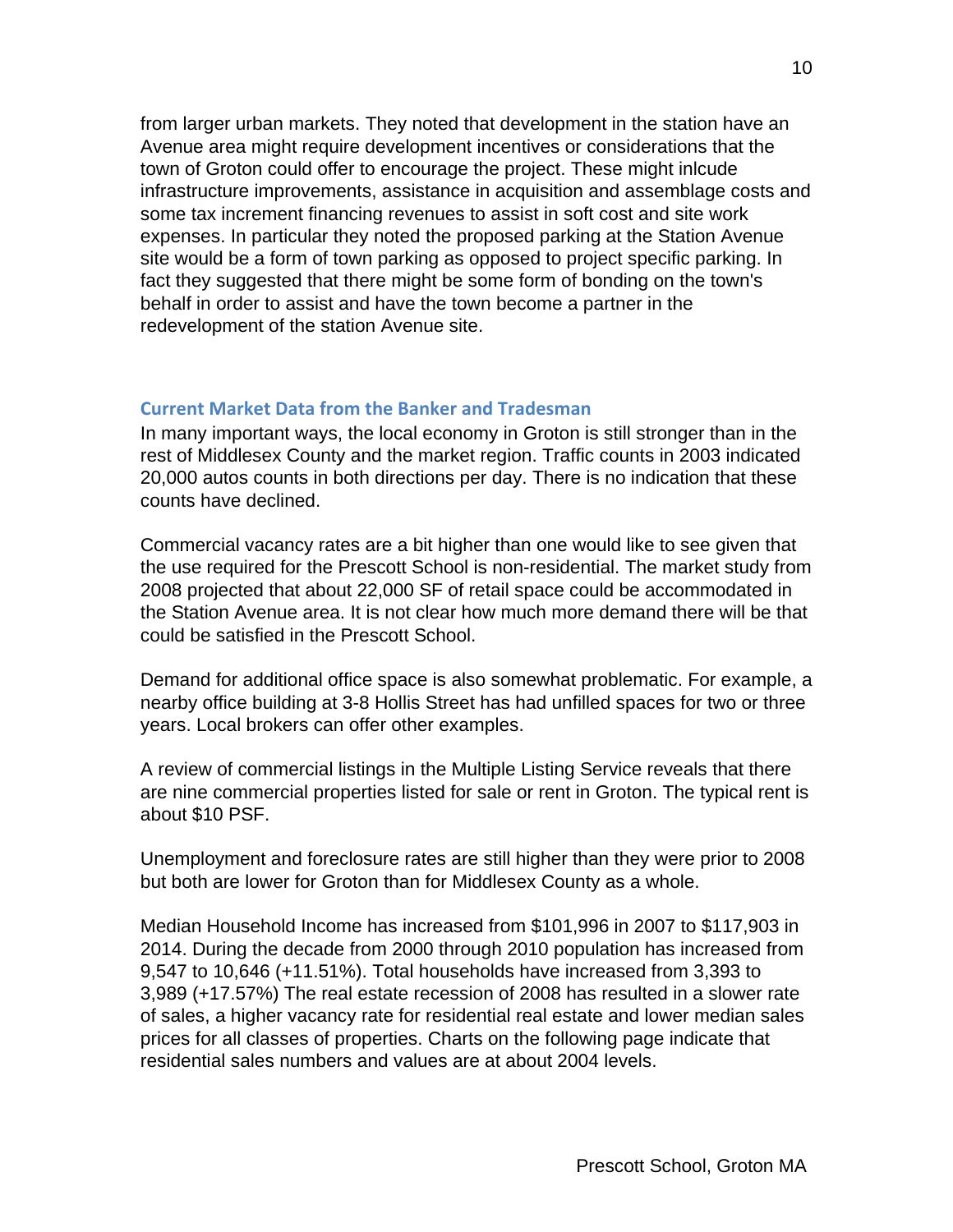| Groton, MA - % Change Median Sales Price - Calendar Year |           |                                        |                                        |                                      |  |  |
|----------------------------------------------------------|-----------|----------------------------------------|----------------------------------------|--------------------------------------|--|--|
| Year                                                     | Period    | 1-Fam<br>% Change<br><b>Prior Year</b> | Condo<br>% Change<br><b>Prior Year</b> | All<br>% Change<br><b>Prior Year</b> |  |  |
| 2014                                                     | Jan - Feb | $-15.19%$                              | 1.21%                                  | $-22.86%$                            |  |  |
| 2013                                                     | Jan - Dec | 3.45%                                  | 16.16%                                 | 4.09%                                |  |  |
| 2012                                                     | Jan - Dec | 5.38%                                  | $-2.73%$                               | $-3.58%$                             |  |  |
| 2011                                                     | Jan - Dec | $-8.04%$                               | 14.92%                                 | $-0.08%$                             |  |  |
| 2010                                                     | Jan - Dec | $-2.65%$                               | $-2.59%$                               | $-7.06%$                             |  |  |
| 2009                                                     | Jan - Dec | 3.94%                                  | $-21.89%$                              | 1.49%                                |  |  |
| 2008                                                     | Jan - Dec | $-20.38%$                              | $-30.40%$                              | $-3.90%$                             |  |  |
| 2007                                                     | Jan - Dec | 9.61%                                  | $-7.41%$                               | $-5.87%$                             |  |  |
| 2006                                                     | Jan - Dec | $-3.07%$                               | 24.91%                                 | $-7.05%$                             |  |  |
| 2005                                                     | Jan - Dec | 3.74%                                  | 2.74%                                  | 7.32%                                |  |  |
| 2004                                                     | Jan - Dec | $-3.19%$                               | $-4.36%$                               | $-4.64%$                             |  |  |
| 2003                                                     | Jan - Dec | 20.05%                                 | 22,49%                                 | 22.41%                               |  |  |
| 2002                                                     | Jan - Dec | 13.49%                                 | 13.96%                                 | 5.80%                                |  |  |
| 2001                                                     | Jan - Dec | $-4.18%$                               | $-6.19%$                               | 0.33%                                |  |  |
| 2000                                                     | Jan - Dec | 12.91%                                 | 45.83%                                 | 10.30%                               |  |  |
| 1999                                                     | Jan - Dec | 15,98%                                 | $-4.00%$                               | 14.50%                               |  |  |
| 1998                                                     | Jan - Dec | 17.98%                                 | 45.63%                                 | 15.93%                               |  |  |
| 1997                                                     | Jan - Dec | $-2.92%$                               | $-28.22%$                              | 1.57%                                |  |  |
| 1996                                                     | Jan - Dec | 0.00%                                  | 5.32%                                  | 1.83%                                |  |  |
| 1995                                                     | Jan - Dec | 12.28%                                 | 3.22%                                  | 21.73%                               |  |  |
| 1994                                                     | Jan - Dec | 7.07%                                  | 7.10%                                  | 3.16%                                |  |  |
| 1993                                                     | Jan - Dec | 16.14%                                 | $-11.65%$                              | 24.73%                               |  |  |



# **Reasonable Exposure Time**

Based upon all of the above, I conclude that reasonable exposure time for a well priced property is from 6 to 9 months.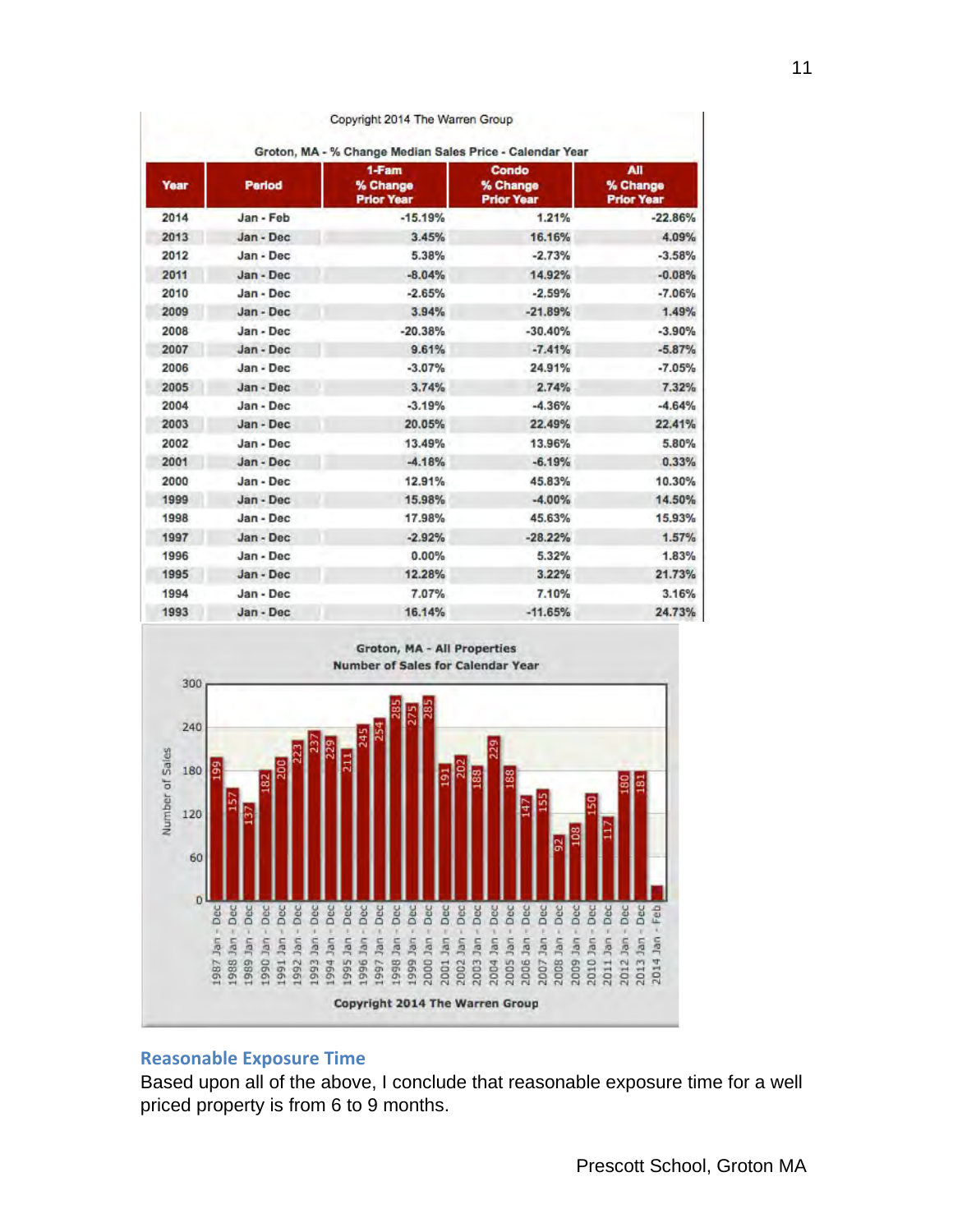# **Site Data**

# **Background**

Like many towns in Massachusetts, Groton has in its town center a fine old brick building that has served municipal purposes in the past and is now surplus to the town's needs. The building is historically important and the town is anxious to preserve it and to put it to productive use. This is especially important since the building is in the center of the very well preserved historic town. Its preservation and reuse will benefit the town of Groton and its citizens.

Groton wisely undertook a study of what the town would like to have the building used for in the future and then analyzed the cost of the preferred choices. The report was impressive and detailed. Clearly the town has devoted considerable volunteer and tax payer resources to this project. The cost to implement the preferred alternatives was in the \$5 to \$6 million dollar range. In 2008, as part of planning for the rezoning of the Station Avenue Area, the town did perform a demand analysis. This was prior to the real estate recession in 2008 and the conclusions can be applied to the present time in most respects. However, one of the consequences of that recession was an increased demand for rental housing, especially for people who fear buying into an unstable or even a declining housing market.

Following an extensive public process to gather public preferences, factual information and estimated costs to implement reuse proposals, the town of Groton issued a request for proposals under state Chapter 30B. After extensive publicity, only one response to the request for proposals was received. Under the present circumstances however the town wishes to reassure itself that the proposed price represents fair market value for the town and its citizens.

# **Site Description**

The subject property, known as the Prescott School, is a 3-story traditional brick institutional structure dating from 1927, with 27,330 SF of gross building area and 18,400 SF of net useable space (consisting of classroom and office space.) Because the physical structure and its condition are very well documented in the the recent Reuse Report and the Prescott School RFP, I will not repeat a lengthy physical description. The Prescott School RFP is incorporated by reference into this report.

### **History of Site Use**

The property has been used as an elementary school, a middle school and a high school. Currently it is being used for as office space for the regional school district.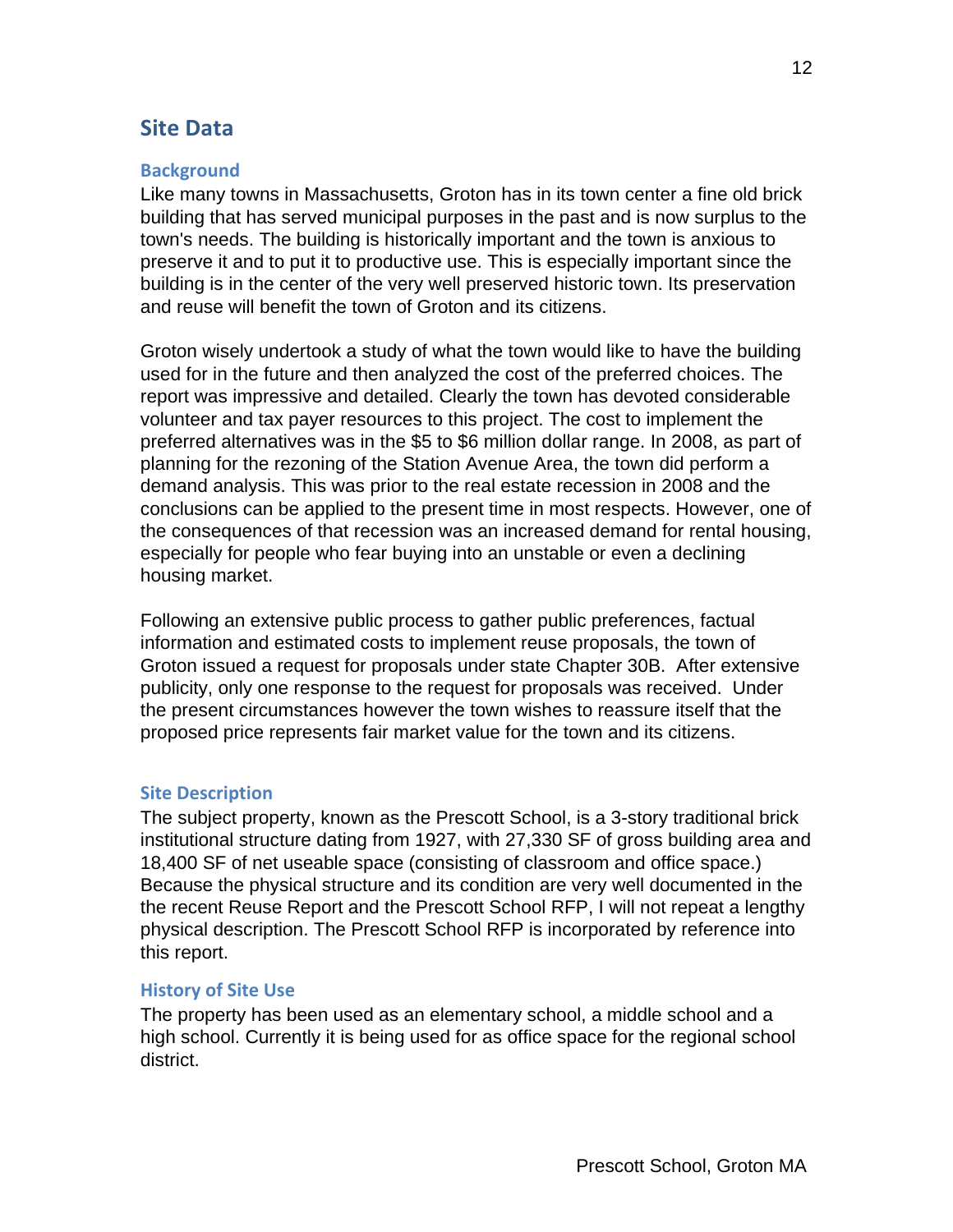

### **Zoning**

Zoning is "Public Use" however much of the surrounding area has recently been rezoned as Town Center Overlay District. The project will require rezoning to Business or to Town Center Overlay District. This report assumes that a zoning change of that nature has been approved.

### **Assessment**

According to the local GIS maps provided by the Town of Groton Assessors, the Prescott School property is assessed at \$2,031,600, with the land portion assessed at \$261,700. Assessments are performed according to "mass valuation" standards and do not always provide a good indication of market value as defined in this report. If a property owner is dissatisfied with an assessment, it is his/her responsibility to file for an abatement. Since the Town of Groton School Buildings are exempt municipal uses, their assessed values do not bear much relation to their value should their uses be changed and the structures be offered to the market. In other words, this assessment makes sense only so long as the property remains in public use.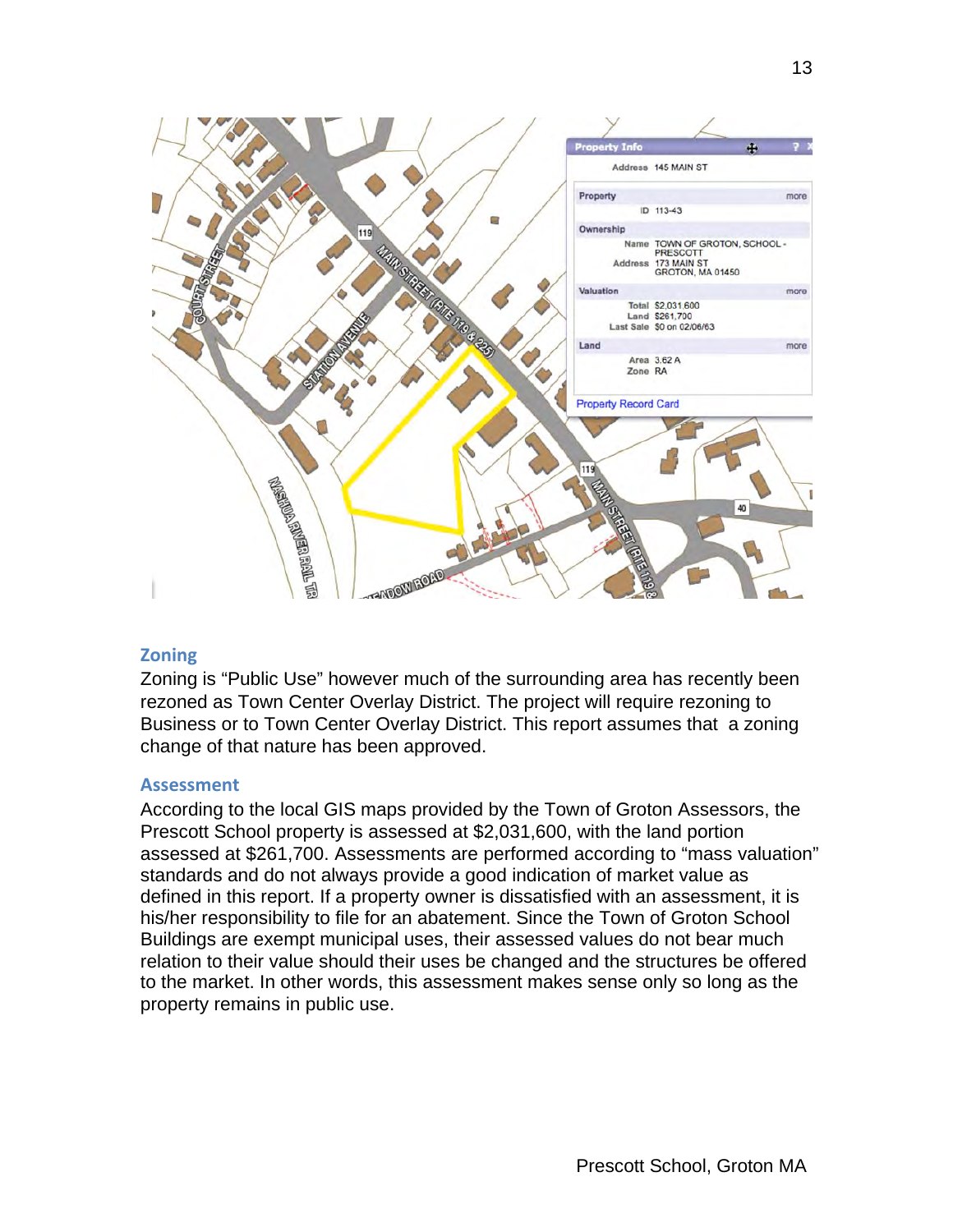# **Analysis and Conclusions**

### **Highest And Best Use**

#### **Definitions**

Highest and best use may be defined as the "reasonably probably and legal use of a property that is physically possible, appropriately supported, financially feasible and that results in the highest value."

### **Highest and Best Use as if Vacant**

Not applicable to the current assignment

### **Highest and Best Use as Presently Improved**

This is defined as the use that should be made of a property as it exists. An existing property should be renovated or retained "as is" so long as it continues to contribute to the total market value of the property or until the return from a new improvement would more than offset the cost of demolishing the existing building and constructing a new one. This is an "as is" appraisal.

### *Legally Permissible*

Legally under present zoning regulations, the subject property could only be put to a public use. However, this analysis is based upon the Hypothetical Condition that the site has been re-zoned to the Town Center Overlay District. Therefore, the current zoning does not represent a limit to development.

The historic character of the property imposes additional legal restrictions upon the subject property.

The RFP itself imposes a legal restriction since it states that the property may be put to any use except for housing.

### *Physically Possible*

The building is in sound condition and has been well maintained. Renovation into residential and commercial uses is physically possible. Utilities are available to the site. There are wetlands adjacent to the site but they do not appear to present an impediment to the requested reuse of the building.

#### **Financially Feasible**

Generally the reuse of a public building that is older and non-compliant with current State Building Codes requires some sort of public subsidy - especially if there are reuse restrictions. This is the case because the amount of money required to comply with regulations for most legally and physically allowable uses is greater than that which can be profitably expended. Analysis of the re-use potential of the property suggested that any renovations, no matter their purpose, were likely to cost at least \$5,000,000.

In large urban areas or city/town centers where the demand for new housing is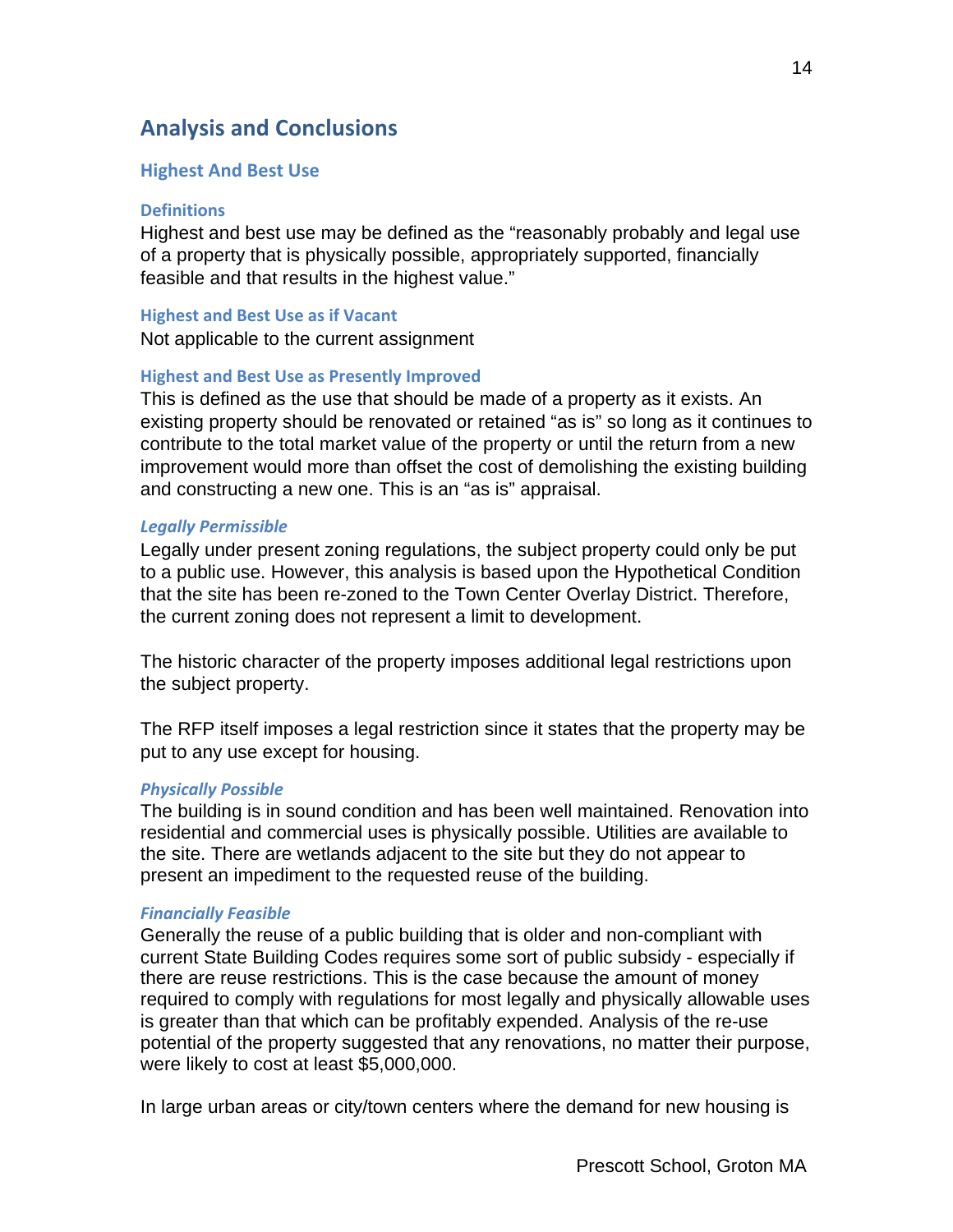high, state and even federal subsidies may be available for favored uses. Once these subsidies are in place, the locality is able to assess the building based upon its nominal return and generate increased tax flows that were non-existent prior to re-use.

In smaller localities the scale of feasible or desirable development tends to be lower. Financing is less available and often is entirely private. Since 2008, bank financing can be difficult to obtain. In these cases, the public subsidy is generally reflected in a selling price that is well below assessed value. It also tends to be reflected in municipally funded infrastructure improvements or special tax incentives (TIF or Tax Increment Financing) Once the project achieves stabilized occupancy the municipality no longer needs to spend money to fund building improvements and begins to receive tax dollars.

The Town of Groton is aiming to strengthen local business activity in its town center and does not wish to allow housing. There is some demand for small scale commercial uses in the town center area as is evidenced by recent activity at the Station Avenue site and along Main Street where there a new mixed use development underway. However, vacant office space does exist in the town center area so the build out of commercial space must be carefully planned.

### *Maximally Productive*

The RFP states that the property may be put to any use except for housing. Otherwise, most marketing experts agree that rental housing would represent highest and best use. A previous RFP on Prescott suggested envisioned an inn. The RFP was advertised. It got a lot of interest but no proposals. Under these circumstances, the obvious conclusion is that the highest and best use of the subject property is the proposed use which is commercial office space with a possible retail component.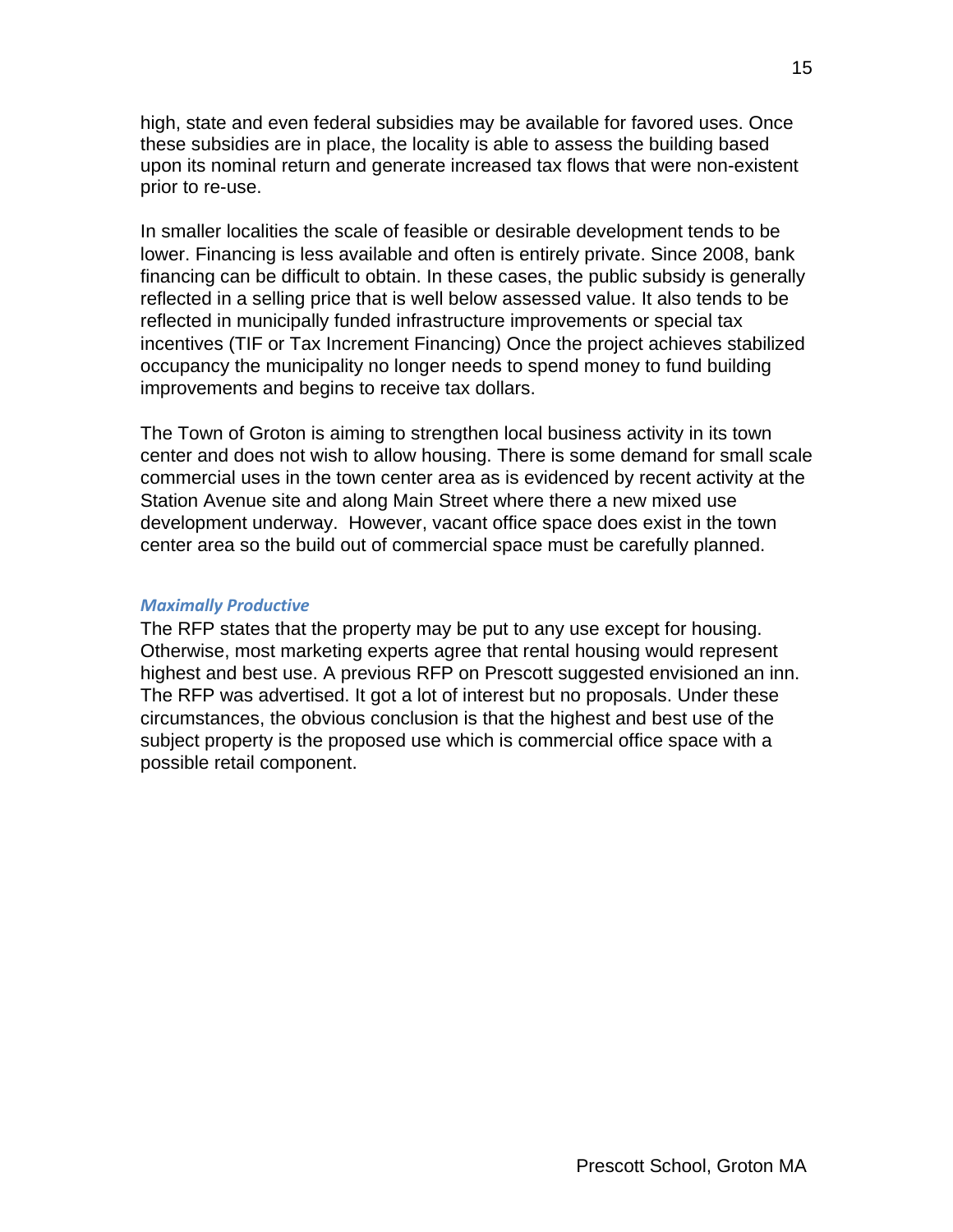### **Valuation**

The valuation process follows a logical pattern of acquiring, organizing, analyzing and presenting data which support the appraiser's final estimate of value. First the appraiser identifies the appraisal problem by identifying the real estate, the date of the valuation, the property rights being appraised and the type of value required.

Next, all of the factors that might affect the property's value are collected, organized and evaluated. These factors include

- area and neighborhood analysis
- site and improvement analysis
- highest and best use analysis

Then, the appraiser applies the traditional "three approaches to value": the sales comparison or market data approach the cost approach and the income capitalization approach. Finally, the appraiser reconciles or correlates all of the above value indications considering the relative importance of each one and giving the most weight to the approach that appears to offer the best solution to the appraisal problem. In all cases, the information must be derived from and related to the market, since the appraiser is trying to interpret and anticipate the actions of buyers and sellers in that market.

### *Cost Approach*

The cost approach is a set of procedures through which a value indication is derived for the fee simple interest in a property by estimating the current cost to construct a reproduction of, or replacement for, the existing structure, deducting accrued depreciation from the reproduction or replacement cost; and adding the estimated land value plus an entrepreneurial profit. Adjustments may then be made to the indicated fee simple value of the subject property to reflect the value of the property interest being appraised. Since the property is older, the cost approach will not yield reliable results and no one would rely upon it.

### *Income Capitalization Approach*

The income approach is defined as a set of procedures through which an appraiser derives a value indication for an income-producing property by converting its anticipated benefits (cash flows and reversion) into property value. This conversion can be accomplished in two ways. One year's income expectancy can be capitalized at a market-derived capitalization rate or at a capitalization rate that reflects a specified income pattern, return on investment, and change in the value of the investment. Alternatively, the annual cash flows for the holding period and the reversion can be discounted at a specified yield rate. This assignment is appraising the subject property "as is" and doing a proforma analysis of its income potential is beyond the scope of the assignment and would not yield a meaningful result.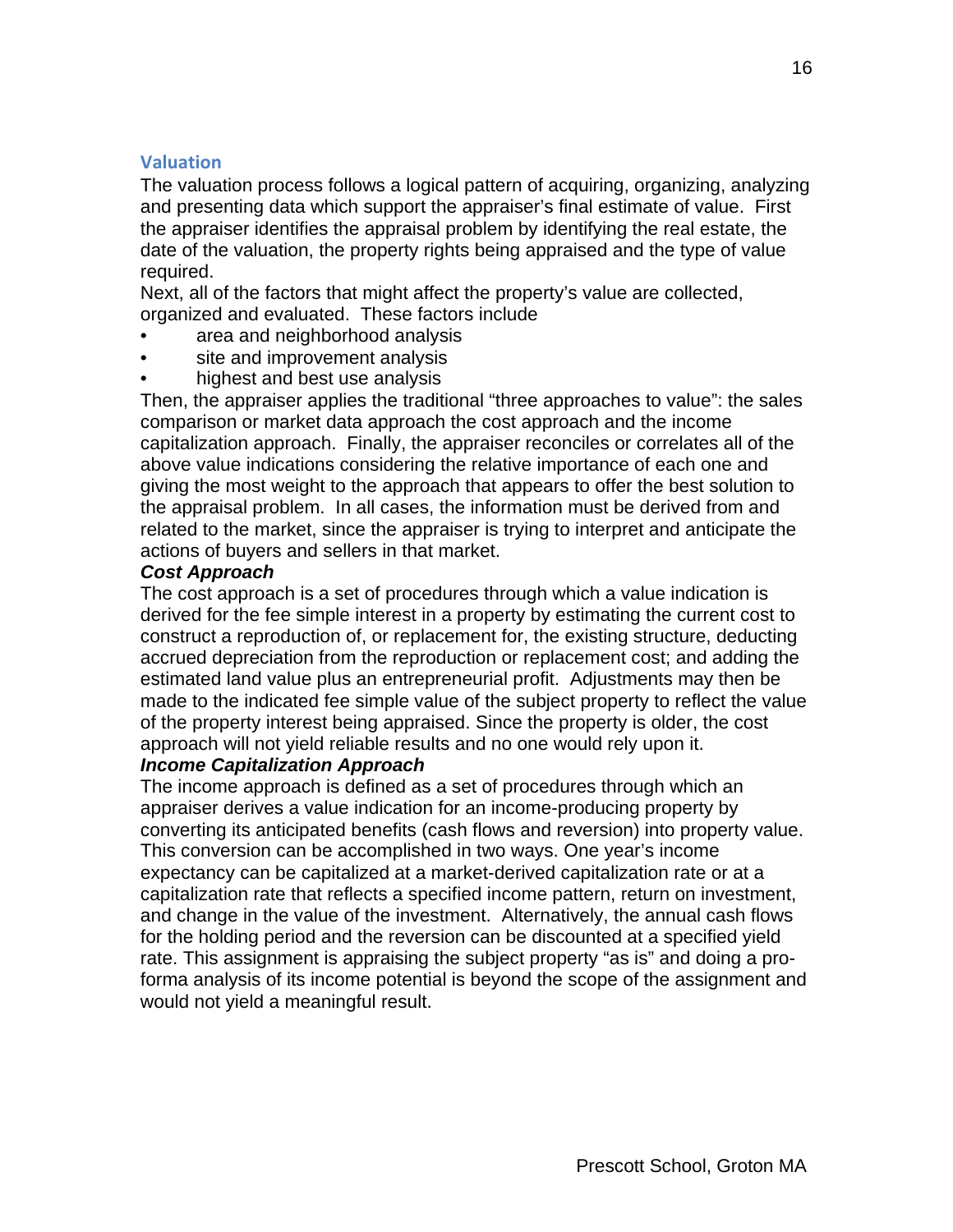# *Sales Comparison (Market Data) Approach a.k.a. Direct Sales Comparison Technique*

The Market Data Approach which is grounded in the 'Direct Sales Comparison Technique' is based on the proposition that an informed buyer will pay no more for a property than the cost to him of acquiring an existing property with the same utility. Using this method, the appraiser analyses sales of similar properties and adjusts for differences from the subject in order to find a comparative indication of market value. The comparison of sales results in an indication value for the property being appraised.

### **Discussion of Valuation Process for this Appraisal**

Since virtually every city and town in Massachusetts has a centrally located public school building dating from the late 19<sup>th</sup> and early 20<sup>th</sup> century, most towns have faced the problem of reuse in the past or are preparing to face it in the future. I have searched for relatively recent projects where towns and smaller cities have offered their historic school buildings for re-use and I have looked at the approaches they have taken and the consideration they have received both in terms of direct financial payment and fulfillment of community objectives. I have looked also for projects that were less than totally successful or that are still in progress. I have also looked at other dispositions of public property in the Town of Groton.

In evaluating the various properties for comparison to the Prescott School I am evaluating the entire transaction and I find the following attributes to be the most important variables:

- Type of allowed use and restrictions on use (since acquisition price is directly linked to the preferred uses in the RFP. Generally, the greater the restrictions on reuse, the lower the acquisition price will be.)
- Ability to generate immediate cash flow or utility so that the renovations can be phased lowering financing costs.
- Restrictions in addition to use (for example, historic preservation requirements.)
- Financial condition of town to support market development of any kind and to be able to accept high intensity projects that can receive state subsidies.
- Condition and size of structure
- Ability to obtain subsidized financing
- Benefits to the buyer such as tax incentives, public improvements etc.
- Benefits to the community such as infrastructure improvement and public facilities such as parking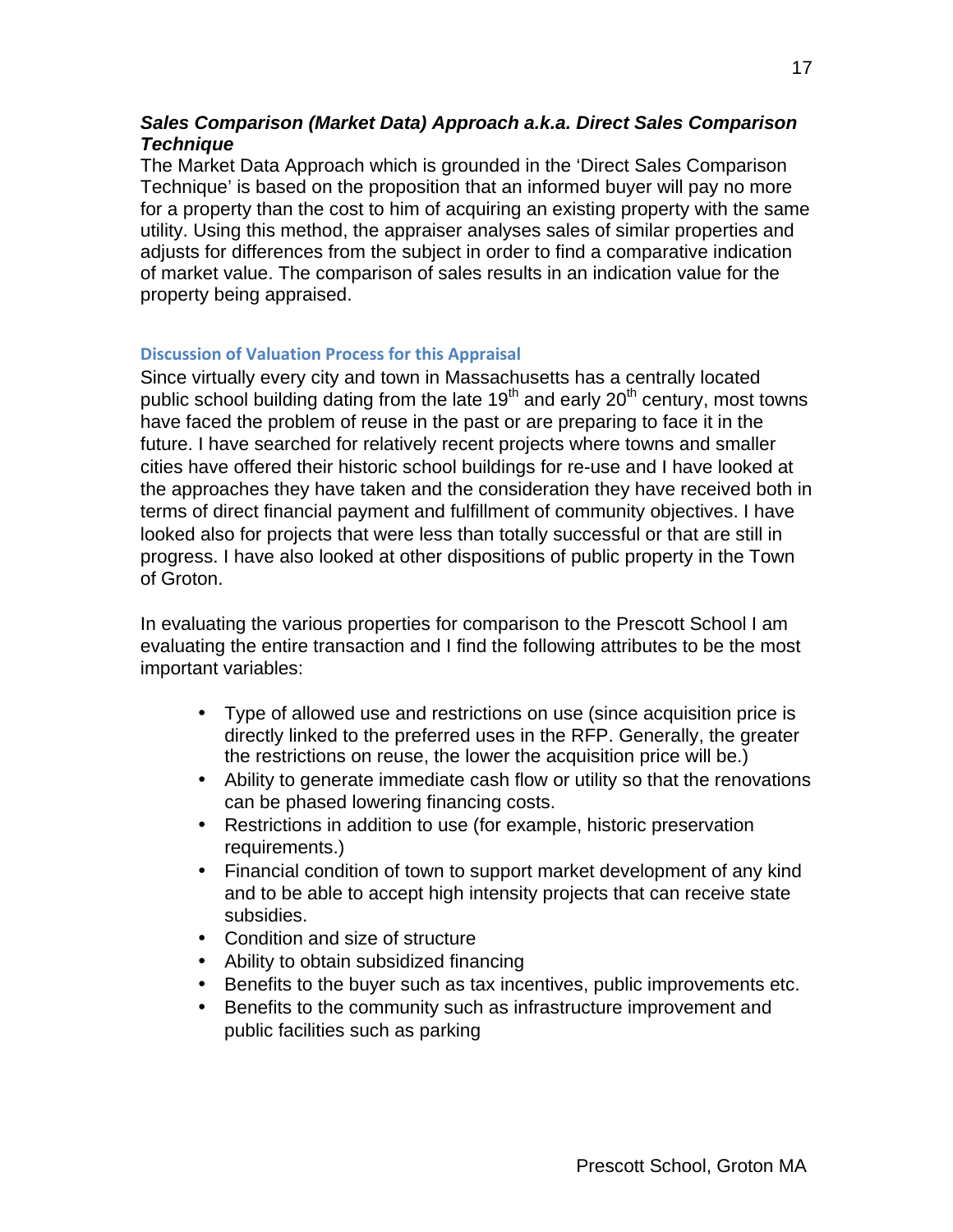### **Application of the Three Methods of Value to the Current Assignment**

### **Unit of Comparison**

As previously explained, only the Sales Data approach to value is appropriate for this assignment. The "unit of comparison" is the "price per property" rather than the "price per square foot" or price per rental unit.

I have found six properties outside of Groton that are listed below. I have also looked at the three properties in the Town of Groton that are currently being declared surplus to public needs and offered to the private market place for reuse.

### *Comparable Properties*

**Comparable #1**: 51 Allen Street, Greenfield. A developer, Jebola Properties, Inc., purchased the property on June 9, 2011 at auction from the Town of Greenfield (as recorded in Book 6027 page 341) for \$72,000. Subsequently Jebola decided that he could not make the deal work and he sold the property to Olive Street Development LLC, (Barbara and Mark Zaccheo) for \$80,000 on 1/18/2012.

The property is a brick school house circa 1930 that is being converted into a 12 unit apartment building. It has a gross size of 11,937 square feet, and a net rentable area of 8,493 square feet on a site containing .84 acres. The Greenfield Assessors reference it as Map 83 Lot 1 and show a deed reference as Book 6130 page 108 at the Franklin County Registry of Deeds. It was to be built out into 12 small luxury apartments with a living area of about 1,000 SF. Olive Street LLC was able to obtain the financing that Jebola could not. I spoke to Greenfield Planning Director, Eric Twarog 413-772-1549 about the deal. Zoning permits were in place and, though the building was old, it was not considered historically significant and there were no use restrictions of any kind. Greenfield is the seat of Franklin County and there is a shortage of upscale rental housing. The developer is local and the town is "delighted" with the outcome of this sale. There were no special incentives offered to the Town of Greenfield and, as previously stated the building was sold at public auction.

Had there been restrictions, the sale price would likely have been lower. Although the Town of Greenfield is a poorer community than Groton, the downtown area houses a strong commercial area around the Franklin County Courthouse and there is strong demand for upscale rental housing. The sale price of \$72,000 had no strings attached, unlike Groton where there are historic restrictions and housing is not an option. Therefore, this sale is superior.

**Comparable #2**: 140 Pine Street, Northampton sold from the City of Northampton to 40 Main Street LLC, (Robert Gougeon) on 8/22/2013. The sale is recorded in Book 11434 Page 78 at the Hampshire County Registry of Deeds for \$321,500. This is the two-story brick school building known as the Florence Grammar School. It was built circa 1930 on a lot of 2.22 acres. The building has two above grade floors with a total size of 24,040 square feet. In addition there is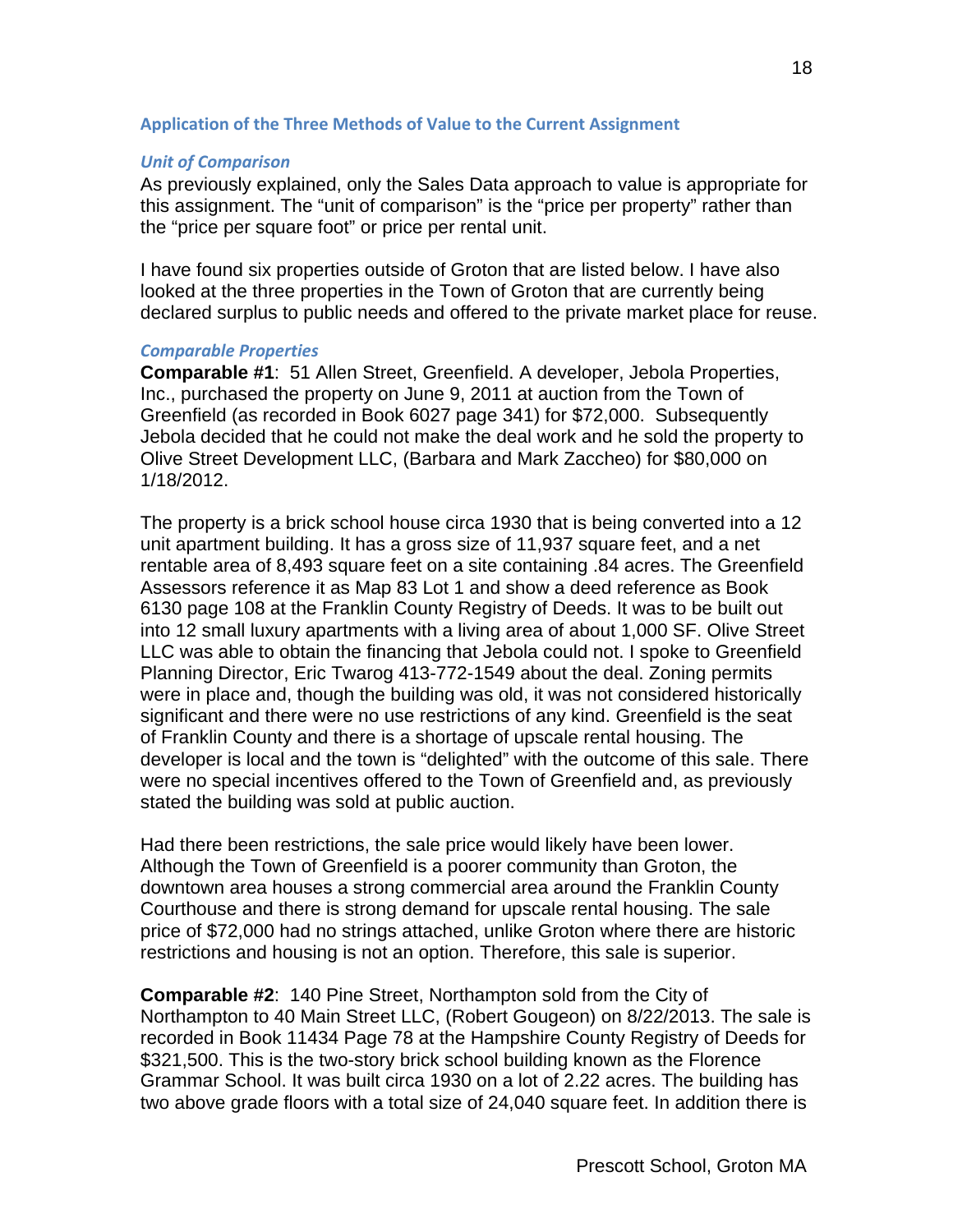a partially below grade floor that has a mix of rental units and storage areas. The property is listed in the assessors records as map 23A lot 145. It lies within the OI (Office Industrial) zone. There were 12 rent paying tenants at the time of sale including a yoga studio, several offices and artists studios. There had been a great deal of publicly financed rehab, so many of the units were in very good condition. The building had many new windows. Local broker, David Murphy, was involved in the deal. He reports that all of the uses were grandfathered and that the building was able to support itself without public subsidy. However, this was at least partially due to expensive public investment in the physical structure prior to that time. The school department had never stopped using the building for some classroom purposes and they had also rented out space to private businesses. All the building really needed was a new heating system.

Thus the selling price represented market value. Because this building was occupied and needed very little renovation it is clearly superior to the subject property.

**Comparable #3**: 1403 Massachusetts Avenue, Lexington is leased to its current tenants for \$24,000 per year. This is the Monroe School owned by the Town of Lexington and built circa 1905. The Town of Lexington surplused the Munroe School about 1981. In the beginning, local cable TV and a Christian organization used the building. A group of Lexington artists and arts educators known as ARTS/Lexington began to manage the building in 1984. In 1994, that organization was replaced by Lexington Friends of the Arts, doing business as Munroe Center for the Arts. According to Linda Crew Vine, Deputy Town Manager, (781-862-0500,) the town really does not want to be in the rental business but the Monroe Center is not in a position to undertake the financial burden of rehabilitation of the school. This was discovered when the town issued an RFP and tried to find a buyer who could afford to undertake necessary and expensive renovations. Tenants of Munroe Center for the Arts pay triple-net rents and market rates for the old school building they inhabit. (Schools pay \$16 SF and artists pay \$13.5 SF for their studio spaces.) After putting out an RFP for reuse and finding that the Munroe Center for the Arts could not afford to buy the building and renovate it, the Town signed a license agreement (temporary lease) in June 2009 for \$24,000/year, retroactive to October, 2008.

Only minor improvements can take place here without triggering the imposition of the State Building Code. The Town of Lexington is fulfilling residents' preference for arts and education but is not getting any tax revenue and the building cannot undergo needed renovations.

The Town of Lexington has strong demand for housing and moderate demand for small business space. However, local preference is to retain the property as it is. This amounts to a public subsidy for the use of the property for the arts and is recognized as such. This option is likely not acceptable to the Town of Groton but it is the kind of interim solution that may have to be considered if a buyer with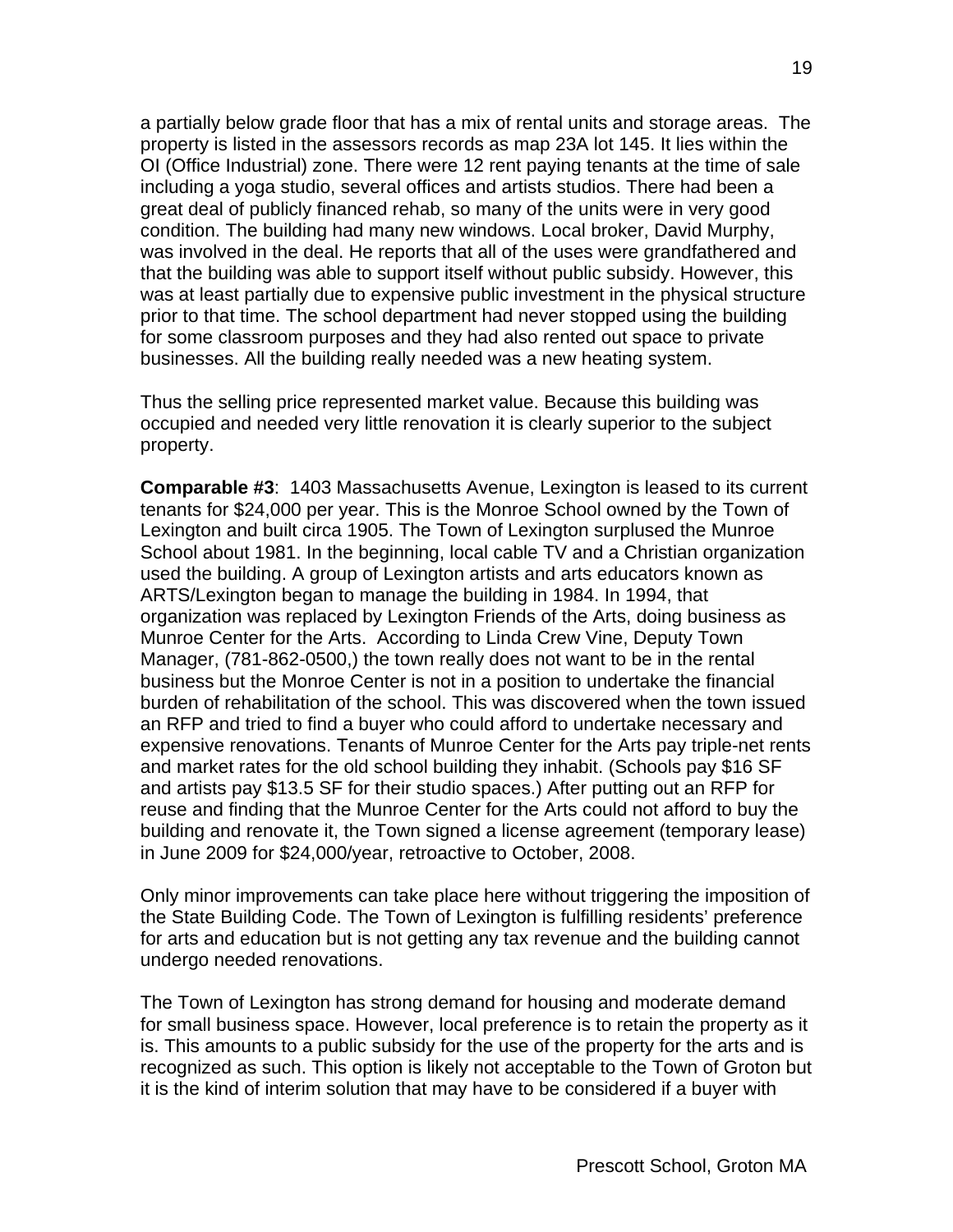adequate financing cannot be found or if residents decide to continue public use.

**Comparable #4**: 15 School Street, Montague Center School, Montague. This is an historic brick building of 26,000 square feet on 2.86 acres of land. The footprint of the building could not be expanded without significant design, cost and regulatory resistance. Approximately 34% of the land area is wet. The first RFP was issued in May 2010 and no proposals were received. A second RFP was issued in early 2014. This time the Olive Street Development LLC (successful developers of the school in Greenfield) proposed 22 residential units containing from 400 to 700 SF each. This proposal is meeting with strong local resistance since it would double the size of the immediate neighborhood in this rural town. Residents of Montague Center recognize that the market for this type of rental housing will be nearby students in Amherst. The market likely will support such a proposal since it is within the 5-college area of Amherst where there is a chronic shortage of rental housing. It is likely that the neighbors would support a mixed use project or even offices, but this use does not appear financially feasible in this small residential area. The Town Meeting changed the area zoning to mixed use and the town spent nearly \$200,000 to install a new roof, a large new water pipe and other improvements in order to attract a developer. The local zoning board issued a variance allowing very small apartment sizes. Local residents sued and won but Town Meeting again changed the zoning to accommodate the developer. Even so, the developer is having difficulty meeting State Fire Code requirements according to local residents. Public water is available but pressure will not reach the second floor. It is likely that the scale of this project makes it financially feasible but politically unpalatable. This project is currently on hold.

This proposal, at \$50,000 is consistent with the offer in Groton. Uses include housing, which is superior to Groton. The building is in similar condition and there are no use restrictions so it is only very slightly superior.

**Comparable #5**: 75 South Main Street, Sharon. This is the Charles R. Wilbur School. It is a 53,600 SF building in Sharon's downtown business district. The Wilber School served the town as a school and meeting place until it was closed in 1981. The building remained vacant for nearly thirty years before the town voted for it to be re-used as 75 units of mixed-income housing. The Selectmen were authorized to negotiate for reuse by Town Meeting in 2006. The property was not sold but was leased for 75 years at an annual fee of \$110,000 to be adjusted every five years. The following information was taken from the project's website: "The school's exterior Colonial Revival architecture was restored while the addition has been designed and built to both match and stand apart from the historic original structure. Prellwitz Chilinksi Associates, Inc., and Mercedes Farrando of Beacon Concepts LLC collaborated on the design of the renovation and addition. Fifteen units have been designated affordable and rented to households earning up to 50 percent of the area median income. Of those 15 units, the developer has set aside three for households earning up to 30 percent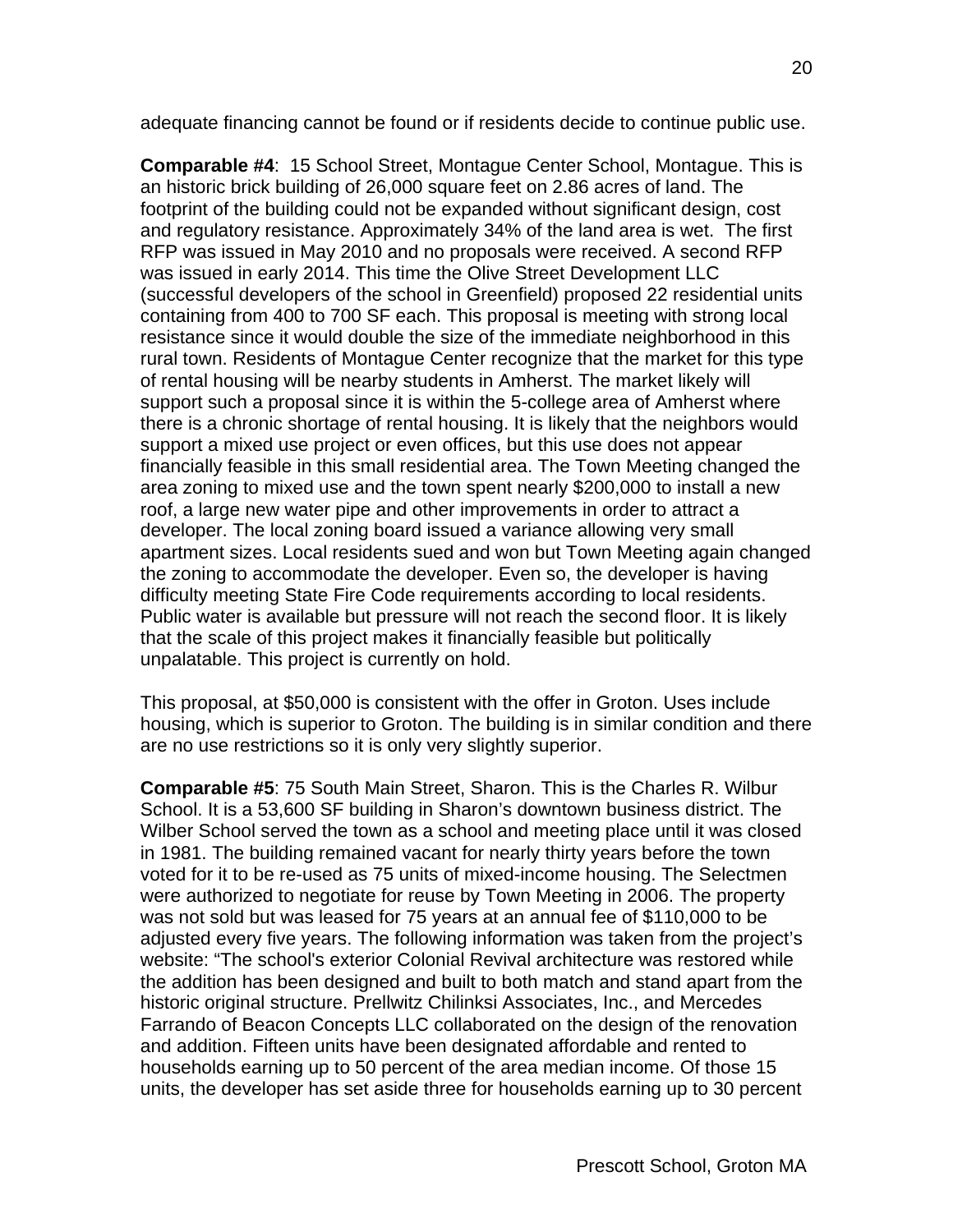of the area median income. All affordable units have been committed to. An additional seven units are designated as workforce housing and rented to households earning up to 100 percent of the area median income. Beacon Communities put together financing for this project during the depths of the economic crisis, when the tax credit and bond markets were stalled. Part of the \$29 million project is financed through federal and state low-income housing tax credits and historic rehabilitation tax credits, which were purchased by AEGON USA Realty Advisors, LLC to generate more than \$15 million in equity financing. MassDevelopment has also issued \$14 million in tax-exempt bonds for construction and permanent financing, which was underwritten by RBC Capital and guaranteed by Bank of America during the construction phase and by MHP upon completion and occupancy of the project. This financing enabled the developers to borrow funds at an "all-in" interest rate of 4.11 percent that is fixed for the first 12 years of the 18-year term of the loan. This bond financing was offered through the Massachusetts Tax-Exempt for Credit Financing Program (MATCH), which makes low-rate, tax-exempt bond financing available for affordable rental housing developments from \$2.75 million to \$15 million. MATCH combines MassDevelopment's ability to raise money through tax-exempt bonds with MHP's ability to bring in private-sector financing, in this case crucial letters of credits from its funding banks. These letters of credit back the bonds and allow them to be AAA-rated, providing the borrower the lowest possible interest rates."

The property is completed and assessed at \$11,053,700. There was a TIF in place until final occupancy permits were issued. The town is now able to collect taxes. This is an example of a massive public subsidy for a use that was preferred not only by the town but by the Commonwealth of Massachusetts. It provides housing at a scale that makes it attractive to developers but likely not appropriate or feasible in a small town center. It is superior to the subject in size, utility and ability to attract finance.

**Comparable #6**: This is the Asa and Elizabeth Packard House on Main Street in Easton. This is not a brick school building but it is a town property in an historic district that has been offered for commercial use via an RFP. It is in the process of being sold for \$151,000, plus legal/back taxes/betterment fees. The betterment fees are due to the fact that it will be able to connect to a newly created public sewer. (Main Street has recently been rebuilt as Easton's first wastewater treatment facility, developed in conjunction with the Shovel Works Redevelopment.) There was a mix-up in the Central Register posting and the project had to go out for proposals twice. The first time there were two offers and this was the low offer. The second time this was the only one but this developer had made the same offer for the first RFP and at that time was informally considered to have made the most responsive offer even though it wasn't the highest price.

According to Wayne Beitler Community Planner 508-230-0645, the façade of the building will be retained or recreated, with local historic district commission review and approval, and the property will become a restaurant. It is subject to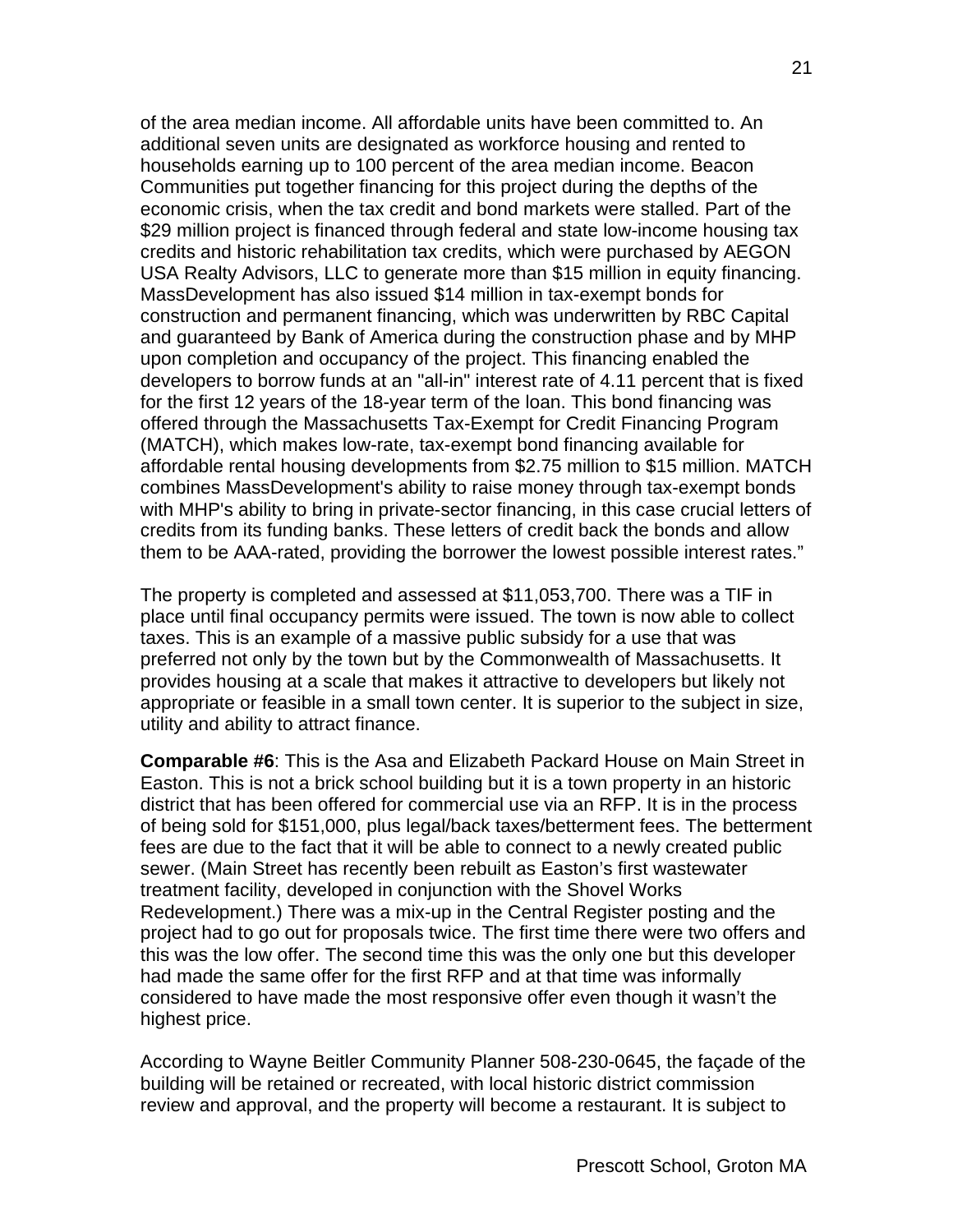strong historic protection that is set out in the RFP. This is a small building that is made of wood in an area where there is strong demand for high end dining. Because of the scale of the project it is much more financially feasible than the renovation of a very large brick building. Zoning is for mixed uses and residential use may co-exist with commercial.

**7-10 Town of Groton projects:** The town of Groton is in the process of surplusing 4 buildings. All are historic and ail have facade restrictions. But the Prescott School is the only one in the historic district. In addition to the Prescott School there are:

**Comparable #7:** The Tarbell School in West Groton, Tarbell school buyer walked away even though all permits were in place. Use didn't require rezoning. It was daycare and private education.

**Comparable #8:** Center Fire Station Fire station is in public use district and town center overlay district. Rezoning not required. There were several responses to the RFP for this project. The high bidder proposed to pay \$100,000. This will be a mixed use development related to bikes and there may be either residential or offices as part of the development. Residence is allowed here but not in Prescott School. Building is in same general condition as the schools. It is historic and it is part of a station area plan.

**Comparable #9:** The Squannacook building has been vacant for 5 years. This building was proposed for 4 housing units but was voted down at town meeting due to local opposition.

**Comparable #10**: Rivercourt in West Groton was sold in 1999 for \$1. It was an old paper mill. It was sold to Capstone for assisted living and health related offices. There was a 20 year TIF.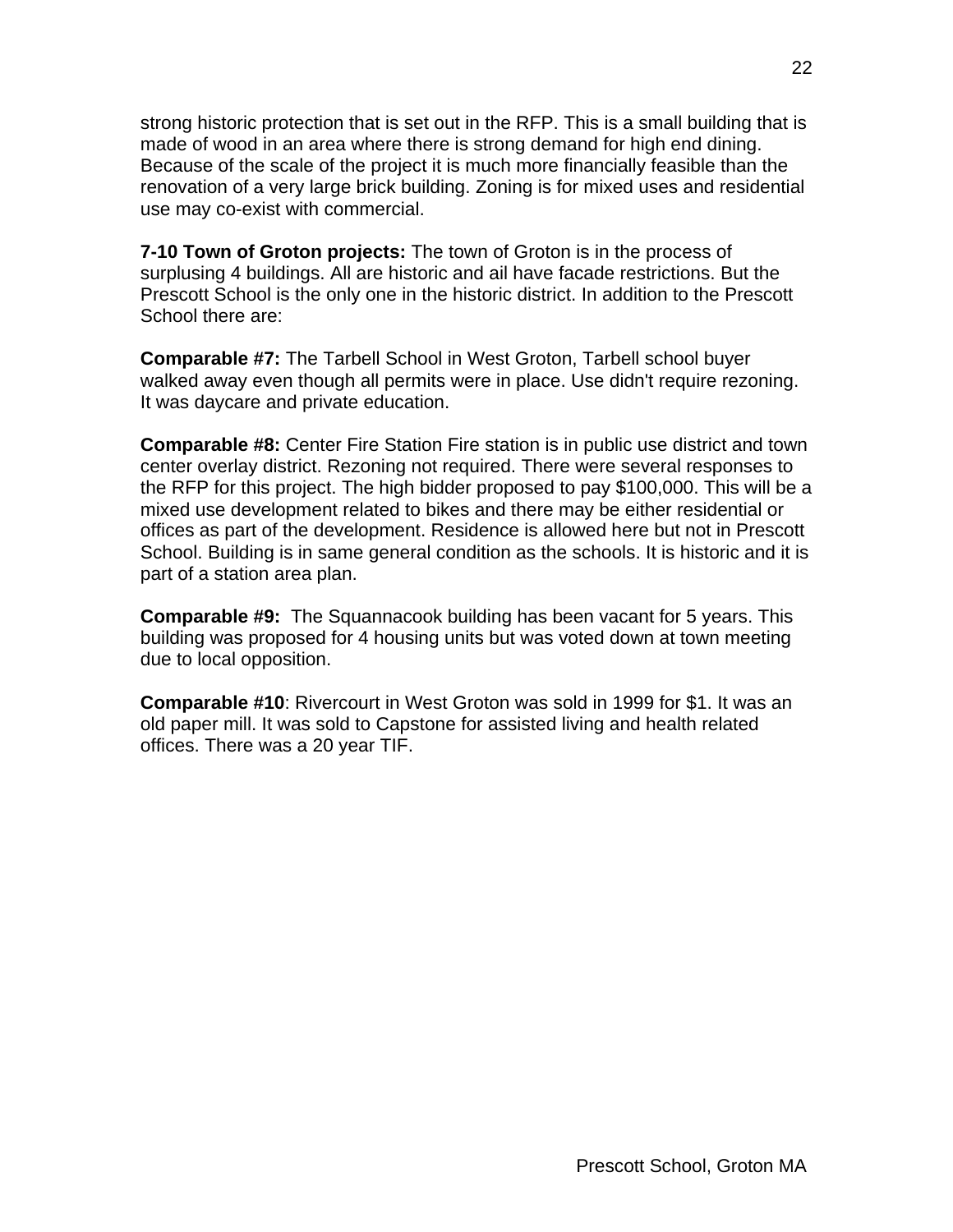| <b>Project Name</b>          | <b>Address</b>             | Town       | <b>S</b> Sale/Rental Price | <b>Other Conditions</b>   | <b>Community Benefits</b>    | <b>Use Restrictions</b>       | <b>Other Restrictions</b>      | <b>Cash Potential</b> | <b>Local Market</b>      |           | <b>Gross SF Condition</b> | <b>Current Situation</b>       |
|------------------------------|----------------------------|------------|----------------------------|---------------------------|------------------------------|-------------------------------|--------------------------------|-----------------------|--------------------------|-----------|---------------------------|--------------------------------|
| <b>Subject: Prescott Sch</b> | Main St.                   | Groton     | \$35,000                   | TIF for 10 years          | <b>Municipal Parking</b>     | Residential prohib.           | <b>Historic Pres. District</b> | None                  | <b>Moderate business</b> |           | Average                   | <b>Under consideration</b>     |
|                              |                            |            |                            |                           |                              |                               |                                |                       |                          |           |                           |                                |
| 1 Greenfield Sch             | 51 Allen St.               | Greenfield | \$72,000                   | <b>Market Sale - none</b> | No special benefits          | <b>Resdential Zoning</b>      | None                           | None                  | <b>Strong housing</b>    | 11,937    | Average                   | 12 market rental units         |
|                              |                            |            |                            |                           |                              |                               |                                |                       |                          |           |                           |                                |
| 2 Florence Grammer           | 140 Pine St. Northamptor   |            | \$321,500                  | Market Sale - none        | No special benefits          | <b>Office Industrial Zone</b> | <b>Façade Restriction</b>      | Good                  | <b>Existing Business</b> | 24,040    | Good                      | 12+ business renatal           |
|                              |                            |            |                            |                           |                              |                               |                                |                       |                          |           |                           |                                |
| 3 Monroe Sch                 | 1403 Mass Ave.             | Lexington  | \$24,000 annual rent       | <b>Short term lease</b>   | Town preference for arts     | <b>Public use</b>             | None                           | Moderate              | <b>Strong housing</b>    | 27,000    | Average                   | <b>Monroe Art Center</b>       |
|                              |                            |            |                            |                           |                              |                               |                                |                       |                          |           |                           |                                |
| 4 Central Sch                | 15 School St.              | Montague   | \$50,000                   | <b>RFP</b>                | No special benefits          | mixed use imp                 | None                           | None                  | <b>Strong housing</b>    | 27,000    | Good                      | Vacant & stalled               |
|                              |                            |            |                            |                           |                              |                               |                                |                       |                          |           |                           |                                |
| 5 Wilbur School              | 75 S. Main St.             | Sharon     | \$110,000 annual rent      | 75 year lease             | <b>Affordable Housing</b>    | Mixed income housing          | Historic tax credits           | None                  | <b>Strong housing</b>    | 53,600    | Poor                      | 75 units occupied              |
|                              |                            |            |                            |                           |                              |                               |                                |                       |                          |           |                           |                                |
| <b>6 Packard House</b>       | Main St.                   | Easton     | \$151,000                  | back taxes & fees         | <b>Historic Preservation</b> | <b>Mixed Uses allowed</b>     | <b>Historic Pres. District</b> | None                  | Strong small bus.        | 6,092     | Poor                      | Will be restaurant             |
|                              |                            |            |                            |                           |                              |                               |                                |                       |                          |           |                           |                                |
| 7 Tarbell Sch                | 73 Pepperell Rd. W. Groton |            | \$35,000                   | <b>NA</b>                 | No special benefits          | Daycare/private ed.           | <b>Façade protection</b>       | None                  | <b>Moderate housing</b>  | ΝA        | Average                   | <b>Financing not available</b> |
|                              |                            |            |                            |                           |                              |                               |                                |                       |                          |           |                           |                                |
| 8 Center Fire Station        | <b>Station Street</b>      | Groton     | \$100,000                  | ΝA                        | No special benefits          | <b>Mixed Uses Allowed</b>     | <b>Façade protection</b>       | None                  | Housing/business         | <b>NA</b> | Average                   | <b>Privately financed</b>      |
|                              |                            |            |                            |                           |                              |                               |                                |                       |                          |           |                           |                                |
| 9 Squannacook Sch            | 163 West Main W. Groton    |            | \$100                      | ΝA                        | No special benefits          | A few housing units           | <b>Facade protection</b>       | None                  | <b>Moderate housing</b>  | <b>NA</b> | Average                   | <b>Under discussion</b>        |
|                              |                            |            |                            |                           |                              |                               |                                |                       |                          |           |                           |                                |
| <b>10 Rivercourt</b>         | 8 West Main                | W. Groton  | \$1                        | TIF for 20 years          | No special benefits          | <b>Senior Housing Health</b>  | None                           | None                  | <b>Assisted living</b>   | <b>NA</b> | Poor                      | <b>Health care/senior</b>      |
|                              |                            |            |                            |                           |                              |                               |                                |                       |                          |           |                           |                                |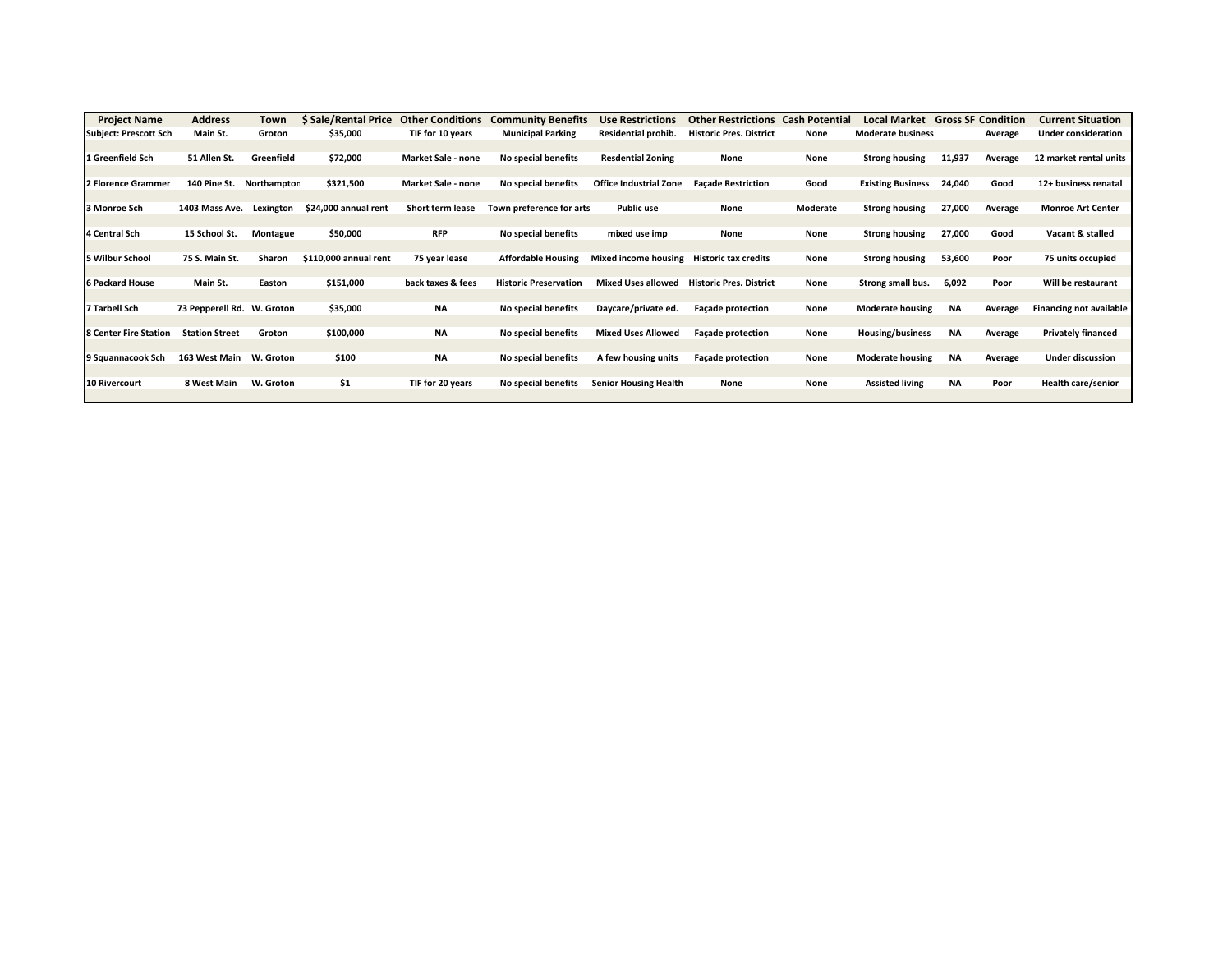### **Conclusions and Reconciliation**

Considering the sizable structure and prime location, town leaders might expect to receive high prices for these historic assets and they may feel pressure to bring in the largest sum possible. Balancing the community needs and preferences with the limitations of municipal budgets is never easy. The advantage of a private sale is that the expenses of maintaining the building are no longer burdening the municipal budget. The building is transferred to the tax rolls and begins to generate revenue even under special tax incentives. Through the RFP process the has the power to determine the conditions of the sale, which in the present case include historic façade preservation, expanded local parking and the expenditure of a considerable amount of money that will, with ten years translate into a property of high value.

The range of "deals" set out above indicates that the Prescott School has more restrictions and less opportunity for financing that most of the other projects. The proposed price of \$35,000 along with a 10 year TIF, the offering of a townapproved commercial use and a municipal parking lot appears in this context to be reasonable and appropriate.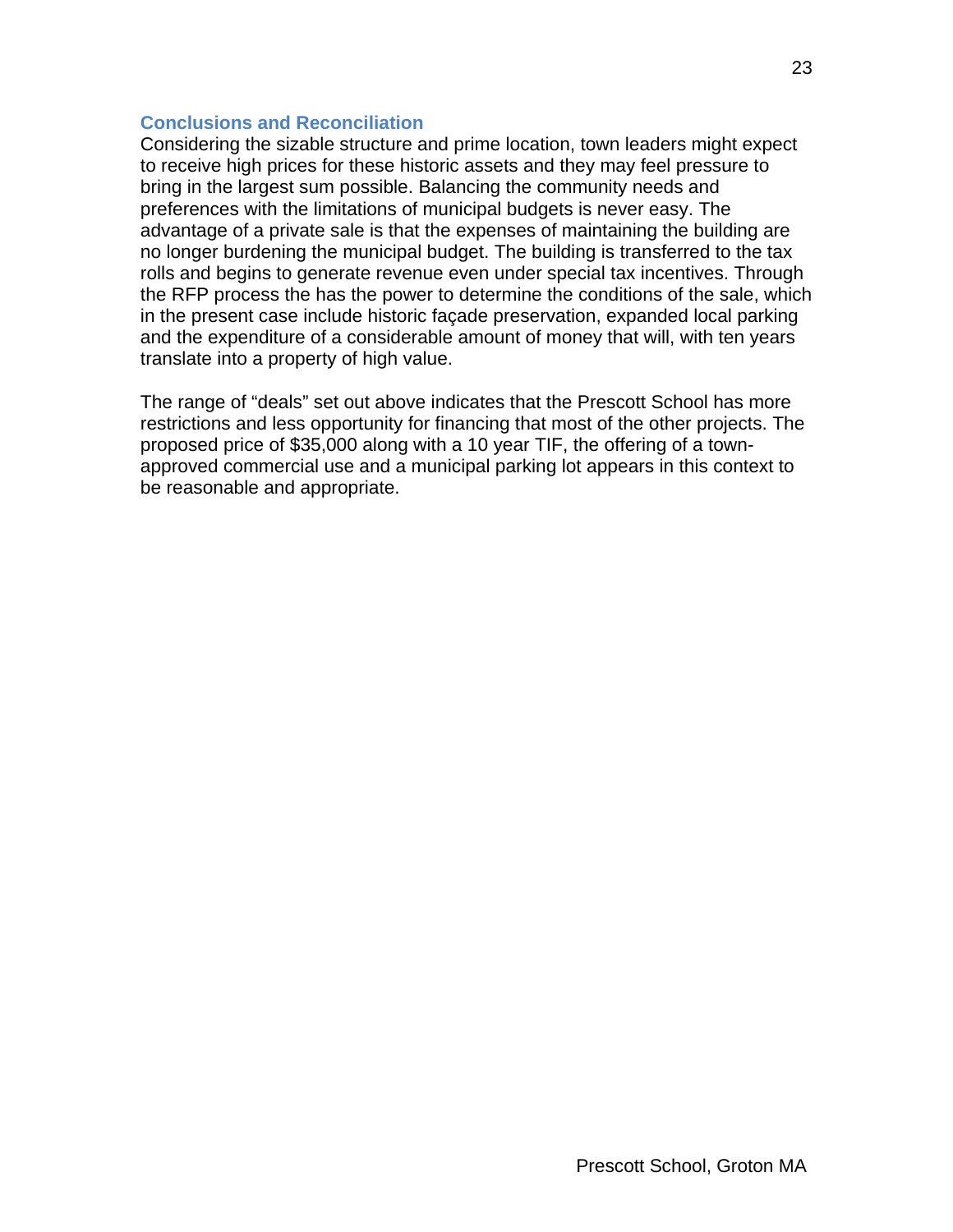# **Certification of Value Conclusions**

I hereby certify that I made a personal inspection fo the appraised property which is the subject of this appraisal. The date of inspection was April 15, 2014 I further certify that, to the best of my knowledge and belief:

- The statements of fact contained in this report are true and correct
- The reported analyses, opinions and conclusions are limited only by the reported assumptions and limiting conditions and are my personal, impartial and unbiased professional analyses, opinions and conclusions.
- I have no present or prospective personal interest in the property that is the subject of this report and no personal interest with respect to the parties involved.
- My engagement in this assignment was on contingent upon developing or reporting and predetermined results.
- My compensation for completing this assignment is not contingent upon the development or reporting of a predetermined value or direction in value that favors the cause of the client, the amount of the value opinion, the attainment of a stipulated result or the occurrence of a subsequent event directly related to the intended use of this appraisal..
- No on provided significant real property appraisal assistance to the person signing this certification.
- I have not performed services on the subject property within the past three years.
- My analyses, opinions and conclusions were developed, and this report has been prepared, in conformity with the Uniform Standards of Professional Appraisal Practice 2014-15 edition.

In my opinion, as of April 15, 2014, the value of the Prescott School deal, including all of the terms and conditions stated in the RFP and subject to all of the assumptions and conditions stated in this report is reasonably estimated to be \$35,000

MA Certified RE Appraiser #3948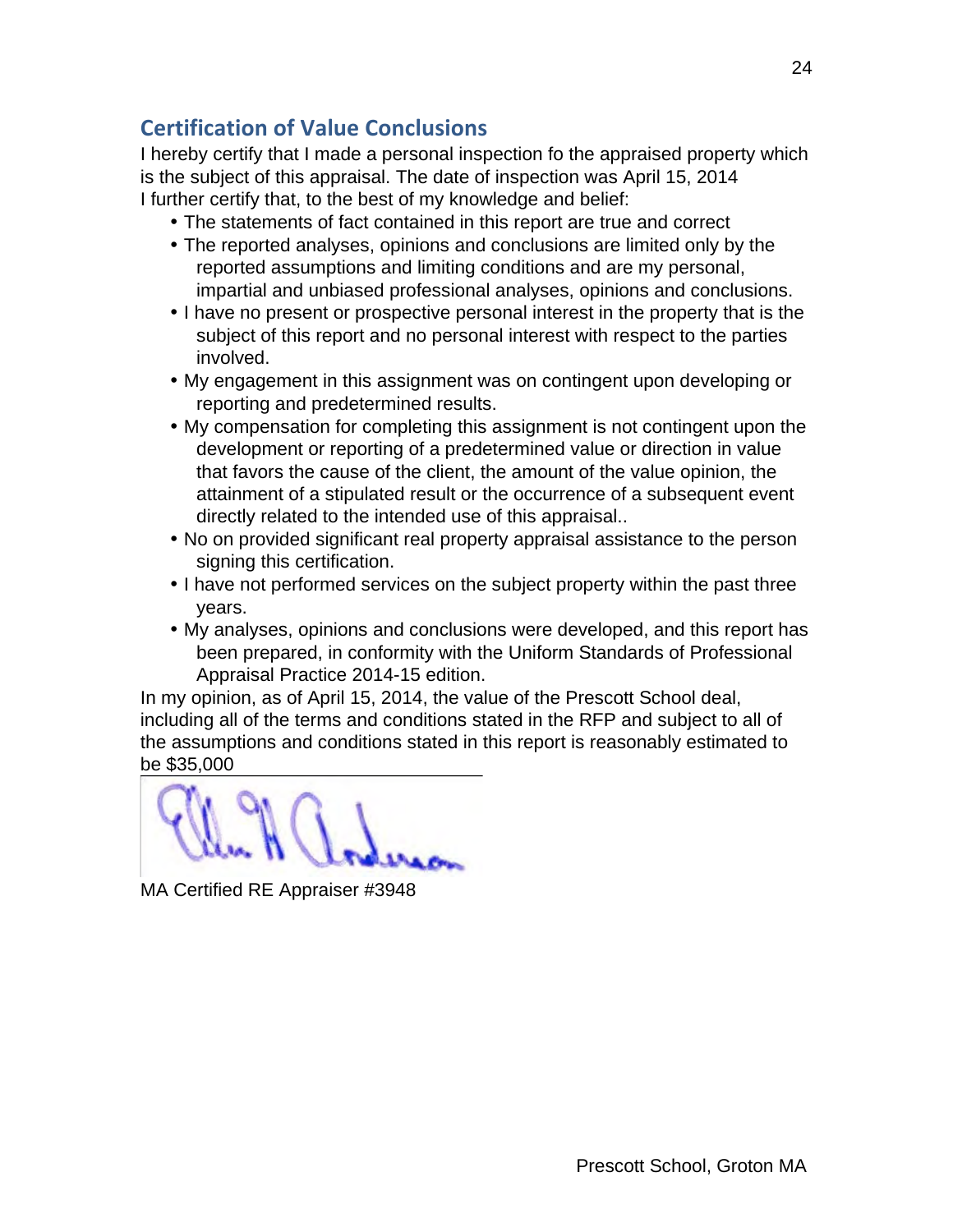# **Addenda Sections**

**Appraiser Qualifications**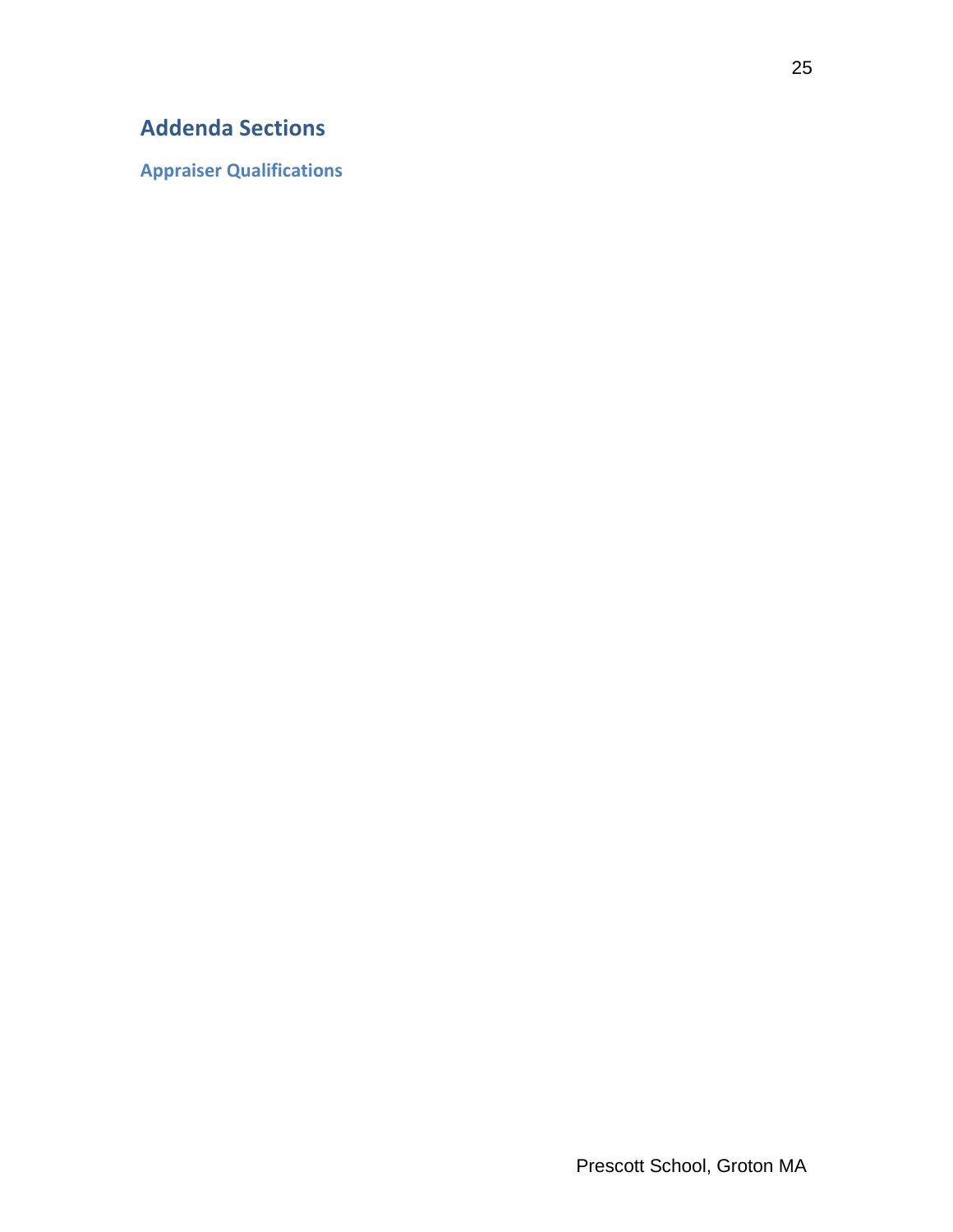

### **Ellen H. Anderson**

20 Dana Road Petersham, MA 01366 Phone: 978-724-3537; Fax: 978-724-3537 Massachusetts Certified General Real Estate Appraiser License # 3948, Expires 8/14/2015

# **PROFESSIONAL QUALIFICATIONS**

#### **EMPLOYMENT**

| 1993- $present:$ | <b>INDEPENDENT FEE APPRAISER/VALUATION CONSULTANT.</b>                      |  |  |  |
|------------------|-----------------------------------------------------------------------------|--|--|--|
|                  | State Certified General Appraiser since 1995, Qualified Expert Witness.     |  |  |  |
|                  | Specializing in land valuation, highest and best use analysis.              |  |  |  |
| 1991-1993:       | <b>ASSOCIATE, HUNNEMAN &amp; CO. COLDWELL BANKER</b>                        |  |  |  |
|                  | <b>Residential Sales and Valuations</b>                                     |  |  |  |
| 1988-1991:       | DIRECTOR, OFFICE OF REAL PROPERTY, MDC.                                     |  |  |  |
|                  | Managed all phases of property acquisition and disposition for agency.      |  |  |  |
| 1983-1985:       | FEE APPRAISER, BOSTON URBAN HOMESTEADING.                                   |  |  |  |
|                  | Performed appraisals on 1-4 family houses eligible for federal funding for  |  |  |  |
|                  | redevelopment.                                                              |  |  |  |
| 1983-1987:       | ASSOCIATE COMMISSIONER, MDC.                                                |  |  |  |
| 1978-1983:       | COMMUNITY PLANNING DIRECTOR, MBTA's SOUTHWEST                               |  |  |  |
|                  | <b>CORRIDOR TRANSPORTATION AND PARK PROJECT.</b>                            |  |  |  |
|                  | Managed Community Planning, Relocation and Redevelopment Projects.          |  |  |  |
| 1975-1978:       | SENIOR TRANSPORTATION PLANNER, CENTRAL                                      |  |  |  |
|                  | TRANSPORTATION PLANNING STAFF OF THE MAPC                                   |  |  |  |
|                  | Coordinated planning for housing, transportation in Boston and southwestern |  |  |  |
|                  | Massachusetts.                                                              |  |  |  |
| 1975:            | ASSOCIATE PROFESSOR, BOSTON STATE COLLEGE CONTINUING                        |  |  |  |
|                  | <b>EDUCATION</b>                                                            |  |  |  |
| 1973-1975:       | <b>CONSULTANT, GOVERNOR'S OFFICE OF THE SOUTHWEST</b>                       |  |  |  |
|                  | <b>COORDINATOR.</b>                                                         |  |  |  |
| 1966-1971:       | INSTRUCTOR, DEPARTMENT OF PHILOSOPHY, NORTHEASTERN                          |  |  |  |
|                  | UNIVERSITY,                                                                 |  |  |  |
| 1965-1966:       | <b>INSTRUCTOR, DEPARMENT OF PHILOSOPHY, BOSTON STATE</b>                    |  |  |  |
|                  | COLLEGE.                                                                    |  |  |  |
| <b>EDUCATION</b> |                                                                             |  |  |  |
| 1963:            | BA, Political Science Honors Program, University of Michigan, Ann Arbor     |  |  |  |
| 1965:            | MA, Philosophy, University of Michigan, Ann Arbor                           |  |  |  |

- 1978: Received Massachusetts Real Estate Broker's License (inactive since 1999)
- 1979: Appraisal I, Stonehill College,<br>1991: General and Residential State (
- 1991: General and Residential State Certification Review Seminar (Appraisal Institute)<br>1992: Standards of Professional Practice. (Mass Board of Real Estate Appraisers)
- Standards of Professional Practice, (Mass Board of Real Estate Appraisers) Income Capitalization, A and B, (Appraisal Institute)<br>1993: Appraisal II (Course 120), (Mass Board of Real Estate
- Appraisal II (Course 120), (Mass Board of Real Estate Appraisers) Narrative Report Writing, (Mass Board of Real Estate Appraisers)
- 1994: Nuts and Bolts of Appraising Affordable Housing (CHAPA)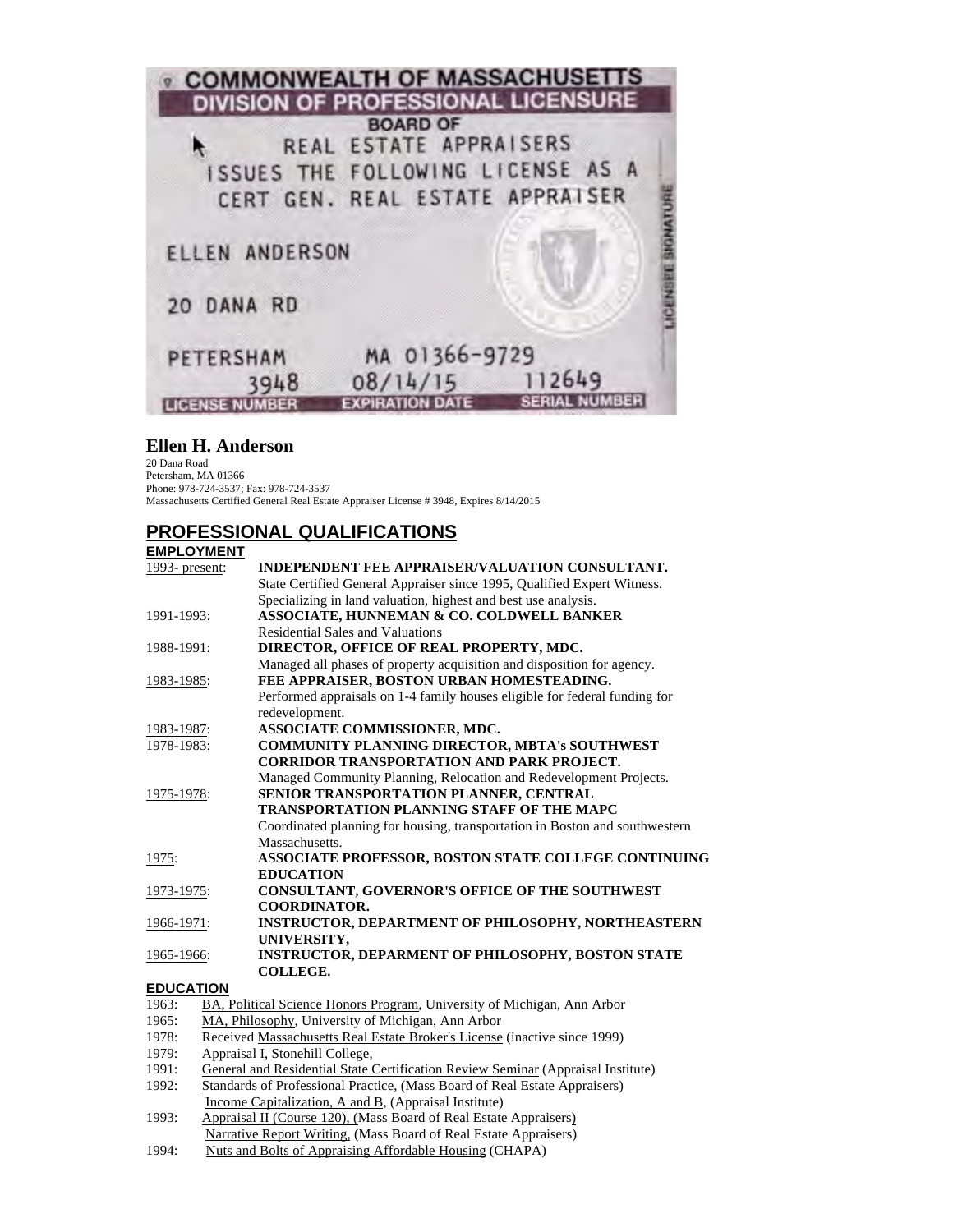- 1995: "Getting Credit: An Introduction to the Low Income Tax Credit Program" (CHAPA)
- 1995: Title V Update of New Sanitary Codes, Contamination (21E) (MBREA)
- 1996: Certificate in Business Valuation,
- (received from Northeastern University Insurance and Financial Services Institute)
- 1998: Uniform Standards of Professional Practice (15 hours)<br>2000: Seminar on "The State of the Profession", sponsored b
- 2000: Seminar on "The State of the Profession", sponsored by the Appraisal Institute.<br>2001: Uniform Standards of Professional Practice. (15 hours). MBREA
- Uniform Standards of Professional Practice, (15 hours), MBREA
- 2001: Real Estate Fraud, (one day seminar, MBREA)<br>2002: Supporting Cap Rates, (one day seminar, MBR)
- 2002: Supporting Cap Rates, (one day seminar, MBREA)<br>2002 Technical Inspection of Real Estate (20 hours)
- 2002 Technical Inspection of Real Estate (20 hours)<br>2003: Rates and Ratios (one day seminar, AI)
- 2003: Rates and Ratios (one day seminar, AI)<br>2004: Uniform Appraisal Standards for Federa
- Uniform Appraisal Standards for Federal Land Acquisitions (AI)
- 2004: Special Purpose Properties (AI)<br>2005 Course 410 National USPAP Co
- Course 410 National USPAP Course (AI)
- 2005 Market Analysis and Site to do Business (AI)
- 2007 USPAP (MBREA) Real Estate Finance, Value, and Investment Performance (AI) General Market Analysis and Highest and Best Use (AI)
- 2008 7-hour USPAP MBREA
- 2009 Business Ethics Appraisal Institute
- 2010 RE Appraisal and ROW Appraisal Institute and IRWA
- 2010 Mass Appraisals Course 200; Mass Association of Assessors
- 2010 The Cost Approach; McKissock
- 2010 Ad Valorem Appraising: McKissock
- 2010 Appraising 2-4 Family Properties McKissock<br>2010 USPSP 2010; McKissock
- 2010 USPSP 2010; McKissock<br>2010 Appraising Office Buildin
- Appraising Office Buildings for Mortgage Underwriting; McKissock
- 2012 7-Hour USPAP McKissock
- 2013 Disclosures and Disclaimers McKissock
- 2013 Construction Details and Trends McKissock<br>2013 Regression Analsis: McKissock
- 2013 Regression Analsis: McKissock<br>2013 The Cost Approach: McKissock
- 2013 The Cost Approach: McKissock<br>2013 Financial Institutions Guide to C
- 2013 Financial Institutions Guide to Commercial Appraisals: MBREA<br>2013 Environmental Hazards Impacts on Value: Calvoso Continuing E
- Environmental Hazards Impacts on Value: Calypso Continuing Education

### **RELATED EXPERIENCE, ACCOMPLISHMENTS, PROFESSIONAL ASSOCIATIONS**

| 2012-2013         | <b>Associate Member MBREA</b>                                                 |
|-------------------|-------------------------------------------------------------------------------|
| $2004 - 2011$ :   | Associate Member, Appraisal Institute                                         |
| $2000 - 2010$ :   | Chairman, Zoning Board of Appeals, Town of Petersham, MA.                     |
| $2004$ - present: | Petersham Representative to the Montachuset RPA                               |
| $2000 - 2004$     | Board Member & Clerk, East Quabbin Land Trust                                 |
| 1997-2000:        | <b>Massachusetts Association of Conservation Commissions, Board Member</b>    |
| 1996-98:          | President, Hillside Neighborhood Association                                  |
| 1994-1996:        | MAPC Representative, Town of Milton                                           |
| 1994              | Speaker, Boston Bar Association's Committee on the Environment                |
| 1992-1997:        | Member, Milton Conservation Commission                                        |
| 1991-98           | Member, Greater Boston Real Estate Board                                      |
| $1994 - 2003$ :   | Provisional member, Massachusetts Board of Real Estate Appraisers             |
| 1992-1994:        | Massachusetts Watershed Coalition, Vice-President of Board                    |
| 1984-2002:        | Neponset River Watershed Association. Board Member & President 1991-97        |
| 1977-1983:        | Episcopal City Mission, Member of the Executive Committee and Housing         |
|                   | Committee Chair                                                               |
| 1976-1983:        | Boston Rent Control Board, Chairman of Board                                  |
| 1970-1975:        | South End Committee on Transportation, Representative to the Boston           |
|                   | <b>Transportation Planning Review</b>                                         |
| 1979:             | Author of "Transportation's Role in Neighborhood Revitalization - a South End |
|                   | Case Study" published in 1979 by the Conservation Foundation.                 |

#### **A partial list of clients includes:**

· The City of Fall River Office of Economic Development, Fall River (reference Ken Fiola)

- · The Trust for Public Land, (reference Badge Blackett, Nellie Aikenhead)
- · Eastman Gelatine Corporation, Peabody, (reference Serge Bernard)
- · The Hollingsworth and Vose Paper Company, Foxboro and Walpole (reference Jeff Barr)
- · The K&F Brick Company, Middleboro, (reference Hal Carroll at Gadsby & Hannah)
- · Diversified Automotive, Boston and Westboro (reference Alan Johnson)
- · The Crittenton Hastings House, Brighton (reference Liz Reilinger)
- · Casey & Dennis (reference Richard J. Dennis, Sr., principal)
- · J.M. Forbes & Co., Boston, Milton and Sudbury (reference Mac Davidson, partner)
- · Attorney James Boudreau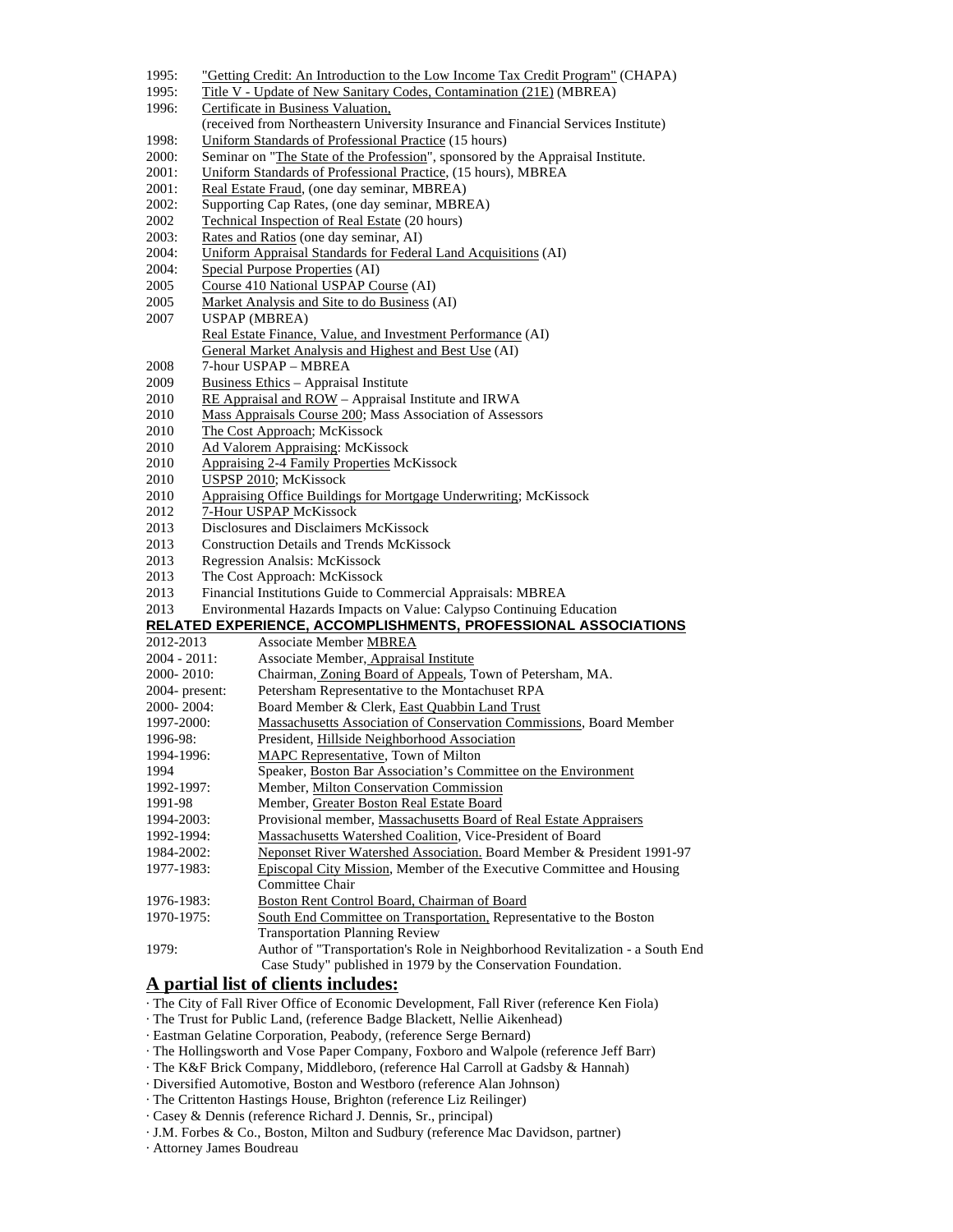- · Attorney Matthew Watsky
- · Devens Hamlen, Wayland
- · Attorney Alexander Whiteside, Milton and Wareham
- · Abigail Burns
- · The City of Boston (reference Frank Tate, Bernard Shadrawy, Jr.)
- · The Commonwealth of Massachusetts Attorney General's Office (reference John Bowen)
- · The Massachusetts DCR (reference Tom Gray, Esq.)
- · Trustees of Reservations & MAS (reference Charles Wyman)
- · Town of Easton, (reference Martha White)
- · Town of Shutesbury (reference Town Manager, David Ames)
- · Town of Petersham (reference Clint Shaw)
- · Nicholas Danforth, Boston and Weston
- · Ganson, Taylor & Perrin, Boston (reference John Leith)
- · Executive Office of Environmental Affairs; Fish & Game (reference Phil Truesdell)
- · Executive Office of Transportation and Construction (reference, Jim Atkinson)
- · Russ Developers (Jim Ruskowski, Holliston)
- · Mount Grace Land Conservation Trust, Athol
- · James Baird, Petersham
- · Ruth Gordon, North Orange
- · Mass Division of Capital Asset Management (reference, Robert Cohen)
- · Jim French, Sterling
- · Reilly family, Hardwick
- · Hans Thoma, Hardwick
- Kestrel Trust, (reference, Judy Eiseman)
- The Town of Amherst
- The City of Fitchburg
- The City of Worcester Water Department
- The Massachusetts Audubon Society
- The Town of Erving
- The North County Land Trust
- The City of Greenfield
- The East Quabbin Land Trust
- The Massachusetts Department of Agricultural Resources
- The Town of Westminster
- The Town of Belchertown
- The Franklin County Land Trust
- The Gardner Conservation Commission
- The Family First Bank
- The Commonwealth of Massachusetts Department of Agriculture
- The Cowls Lumber Co.
- Heyes Forest Products
- The Greenfield Savings Bank
- The Family First Bank
- The Town of Groton